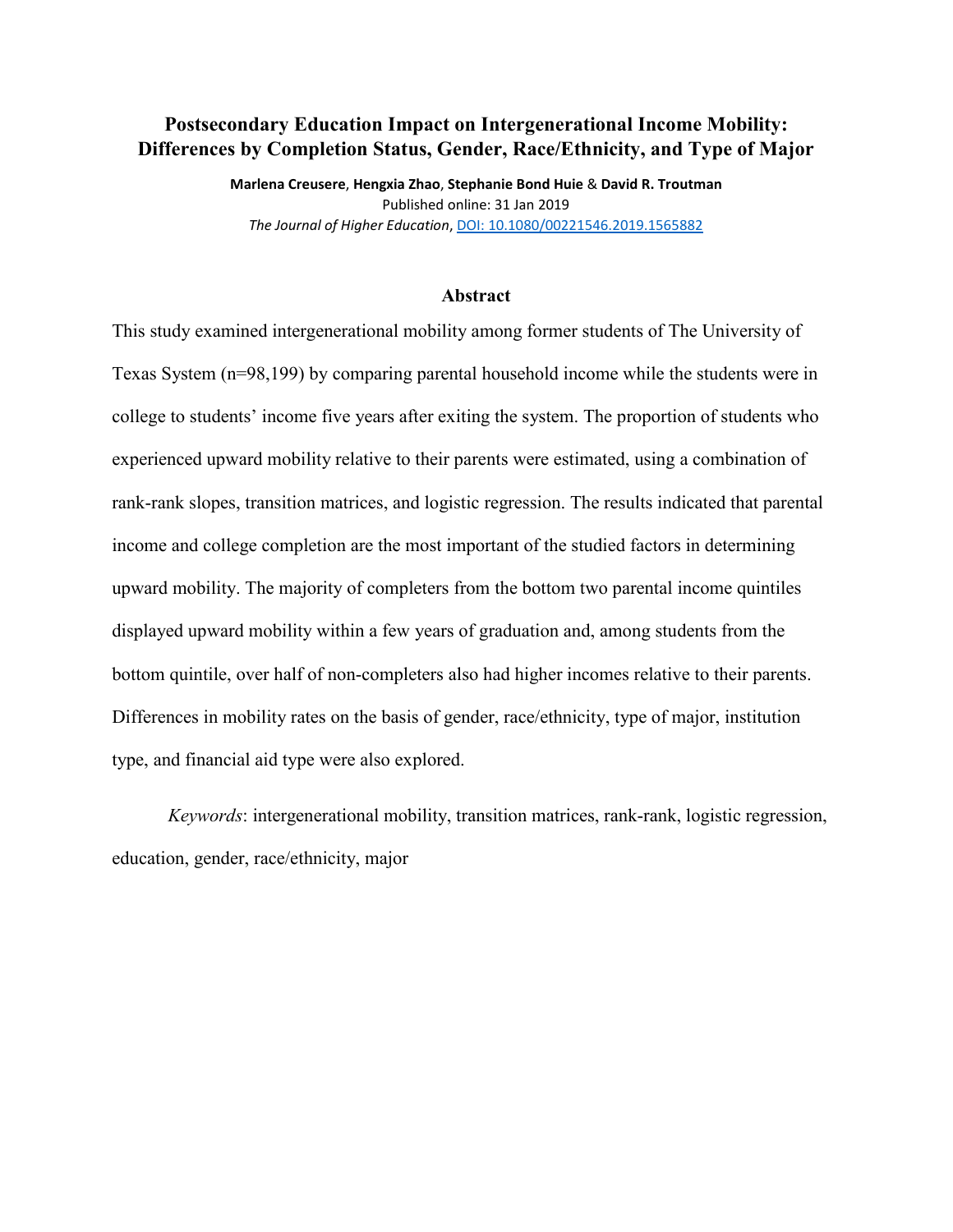Over the last three decades, sociologists and economists have produced a growing body of work pertaining to intergenerational mobility, in particular, the degree to which economic status persists across generations. The interest in intergenerational income mobility stems from the fact that it is considered an important socioeconomic indicator, in that it represents equality (or inequality) of opportunity in a society (Becker &Tomes, 1979; 1986). The OECD (2017a) considers social mobility, in general, a matter of global concern and "an important driver for ensuring that individuals succeed and prosper in a society regardless of their socio-economic background as long as they have talent, try hard and work hard" (p.2). Much of the early literature in intergenerational mobility focused on discussions of the most precise way to measure the construct. However, there has been an increasing consideration of the causal mechanisms behind the relationship of parent and child outcomes (Black & Devereux, 2011).

Education is generally believed to be a path to mediate economic disparities that individuals are born into (see, for example, Blanden, 2013; Causa & Johansson, 2010; Greenstone, Looney, Patashnik, & Yu, 2013; Isaacs, Sawhill, & Haskins, 2008; U.S. Department of the Treasury and Department of Education, 2012) and evidence exists supporting that belief (Bhattacharya & Mazumder, 2011; Blanden, Haveman, Smeeding, & Wilson, 2014; Chay, Guryan, & Mazumder, 2014; Causa & Johansson, 2010; Corak, 2006; Corak, 2013; Gayle, Golan, & Soytas, 2015; OECD, 2011; OECD, 2017a; OECD, 2017b; Palomino, Marrero, & Rodriguez, 2017; The Pew Charitable Trusts, 2012; The Pew Charitable Trusts, 2015; Zhang, 2015). Much of the research in this area builds upon Becker and Tomes (1979; 1986) model of intergenerational income mobility, where parents impact the financial outcomes of their children by transferring "endowments" (e.g., race, values, genetic traits) and investing capital (both human and nonhuman). Education is one such capital.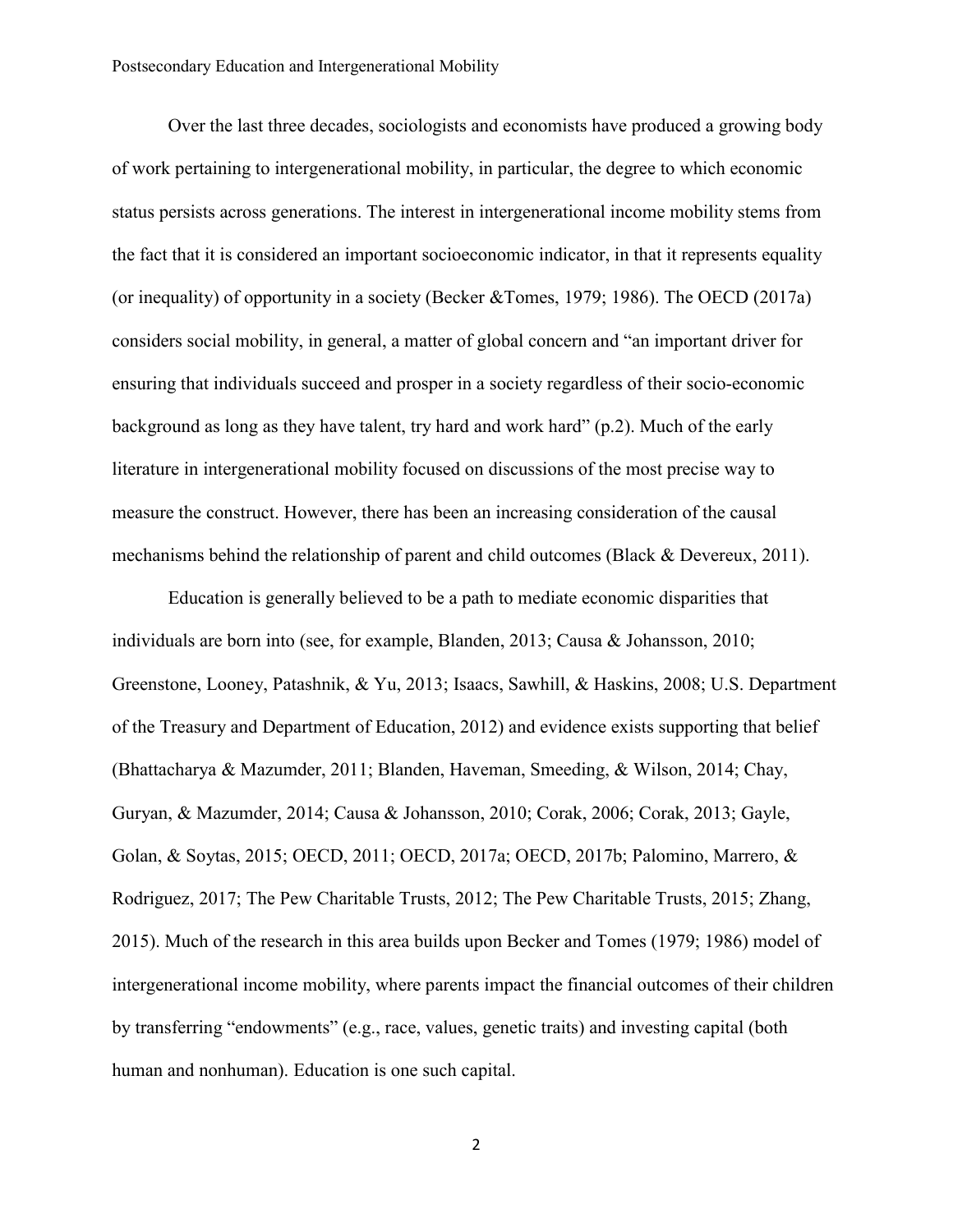The purpose of this paper is to contribute to the literature of education's role in intergenerational income mobility by leveraging the size and diversity of The University of Texas System's (UT System) student population to explore how degree completion, choice of major, student demographic characteristics, and institutional characteristics influence upward mobility. The UT System is a public university system residing in a state with a large Hispanic population, which is expected to grow 2.3 times larger between 2010 and 2050 and surpass the Non-Hispanic White population in 2020 (Office of the State Demographer, 2014). The U.S. Census Bureau (2018) estimates that only 13.3 percent of the Hispanic population in the state has attained a bachelor's degree or higher. The Gini coefficient is a commonly-used measure of inequality (e.g., OECD, 2014; OECD, 2018) and is based on the comparison of cumulative proportions of a population against cumulative proportions of income the population receives, represented as a number between 0 (perfect equality) and 1 (perfect inequality). A recent estimate of the Gini coefficient for the United States was 0.39, compared to an average of 0.32 for all OECD countries (OECD, 2014). The Gini coefficient for Texas is 0.48 (U.S. Census Bureau, 2018), indicating that income inequality in Texas is notably higher than for the United States overall. Thus, garnering a more complete understanding of the role of postsecondary education in intergenerational mobility is arguably crucial for maintaining (and, ideally, improving) Texas's economic strength.

Although Texas is composed of both large urban and large rural regions, the eight academic institutions that are part of the UT System are located within small (one institution), midsize (three institutions), or large (four institutions) cities. Two of the institutions are in close proximity to the border of Mexico and serve sizable Hispanic communities. The UT System as a whole is diverse in its student population; enrollment in the Fall of 2017 was 11 percent Asian,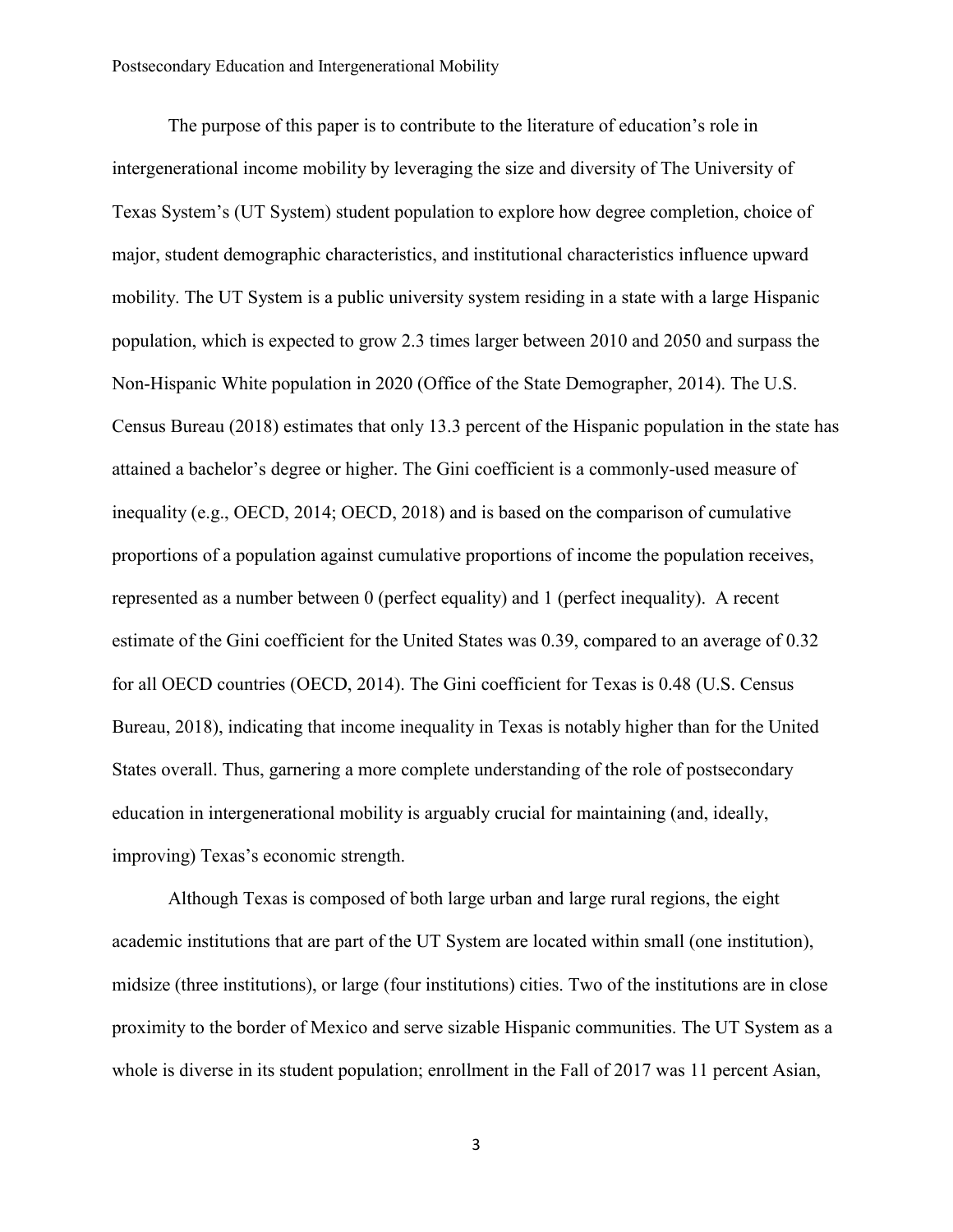7 percent African-American, 40 percent Hispanic, 9 percent International, 29 percent White, and 4 percent Other/Unknown. Available data for the first generation status of UT System students is self-reported and unreliable; however, the UT System is generally believed to enroll a relatively high number of first generation students. In addition, 40 percent of undergraduates in Academic Year 2016 received a Pell Grant. Because of the diversity of the UT System both in terms of race/ethnicity and income, as well as the availability of student-level data, such as graduation status and major, this study augments previous research in intergenerational income mobility by presenting findings related to relative contributions of various factors in upward mobility.

## **Literature Review**

A decade ago, researchers from The Pew Charitable Trusts' Economic Mobility Project (Isaacs et al., 2008) examined the status of economic mobility and its role in the American Dream, specifically, the idea that opportunities unique to the United States allow individuals to become more financially successful than their parents, regardless of family background. Following a review of research in economic mobility, Isaacs et al. concluded that, while many Americans are financially better off than their parents, the patterns of income change from generation to generation can differ greatly across various subgroups of people. Furthermore, the authors suggested that the idealized American dream of upward mobility unconstrained by the economic status of ones' parents may actually be more of a reality in other countries than it is in the United States. At the time of Isaac et al.'s (2008) review, international comparisons indicated that intergenerational economic mobility in the United States was lower than in Canada and several European countries (Corak, 2006; Jäntti et al., 2006).

Corak (2006) noted that countries with lower overall rates of intergenerational mobility tend to have a higher "private internal rate of return to tertiary education," (p.18; for a detailed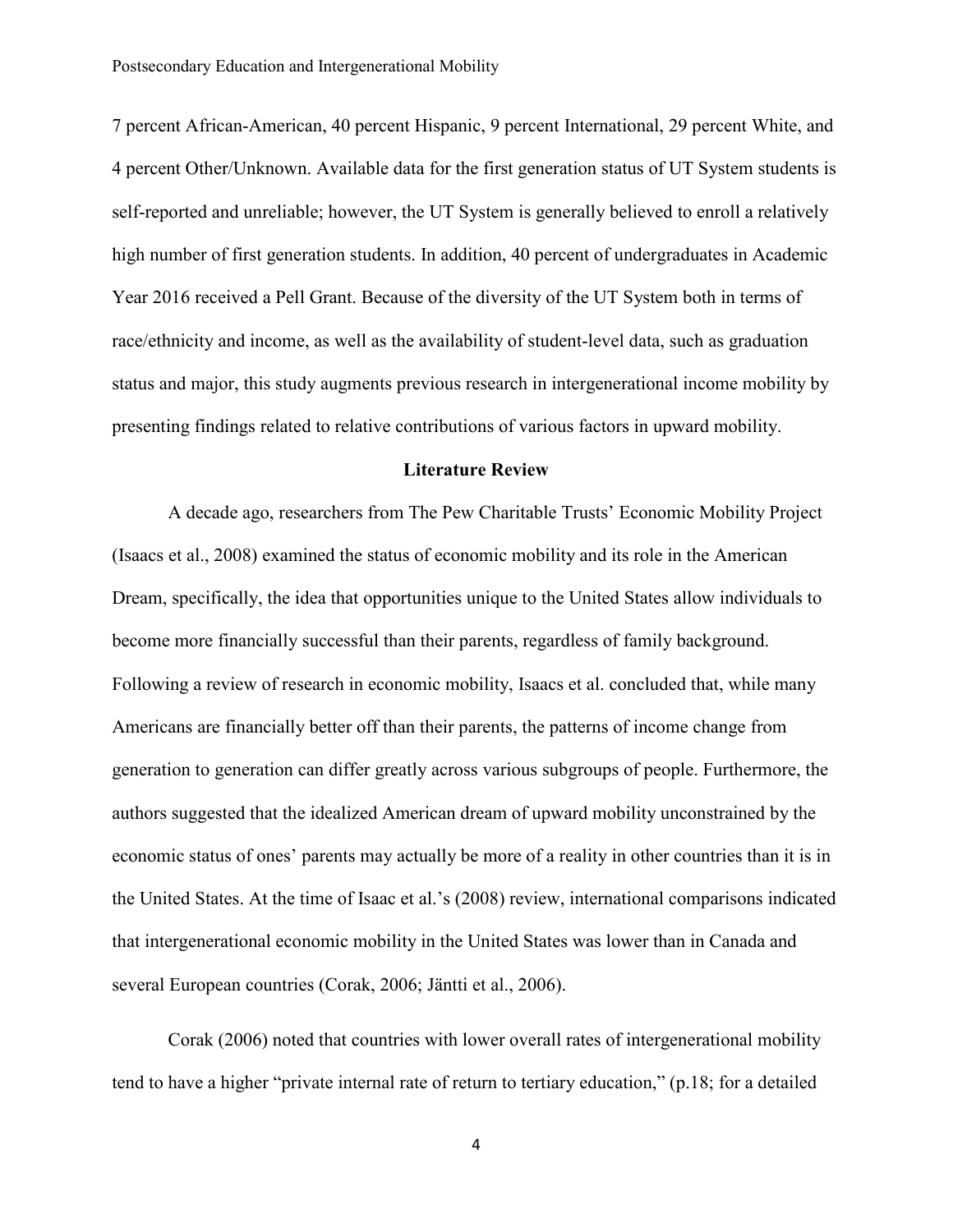theoretical discussion of the mechanisms underlying returns to education and intergenerational mobility, see Becker, Kominers, Murphy, & Spenkuch, 2018). The United States is among the top 4 OECD countries with the highest return in terms of future earnings after obtaining a college degree (OECD, 2011; OECD, 2017b). College graduates in the United States are estimated to earn approximately 70 percent more than high school graduates (Corak, 2013, p.88). However, the gender gap in this return can be considerable and it is greater in the United States than on average in OECD countries (i.e., among baccalaureate degree recipients in the United States, women earn 70 percent of what men earn, whereas as the ratio for OECD countries is 74 percent; OECD, 2017b, p.116). In addition, within the United States the role of higher education in intergenerational mobility can differ across race/ethnic groups. For example, Bhattacharya and Mazumder (2011) found that, at the top end of the education distribution, mobility is higher for African-Americans than for Whites (p.23). Chay et al. (2014) investigated the interactions between education in general, race, gender, as well as other factors such as national region, in upward mobility among individuals born between 1945 and 1982. Their results suggest a complicated interplay amongst the studied factors.

Recent research has attempted to unpack some elements of this interplay. Torche (2016) found that the relationship between parental and adult child income can differ significantly based on the level of education. More specifically, the link is weaker for children who receive a baccalaureate degree than for those with less than a college degree. However, it is stronger for those with a graduate degree than for those whose highest level of education is a baccalaureate degree. Torche also explored gender differences in intergenerational income mobility and concluded that the relationships between parental income and child income was similar for men and women. Adult child income in this study; however, was total family income and Torche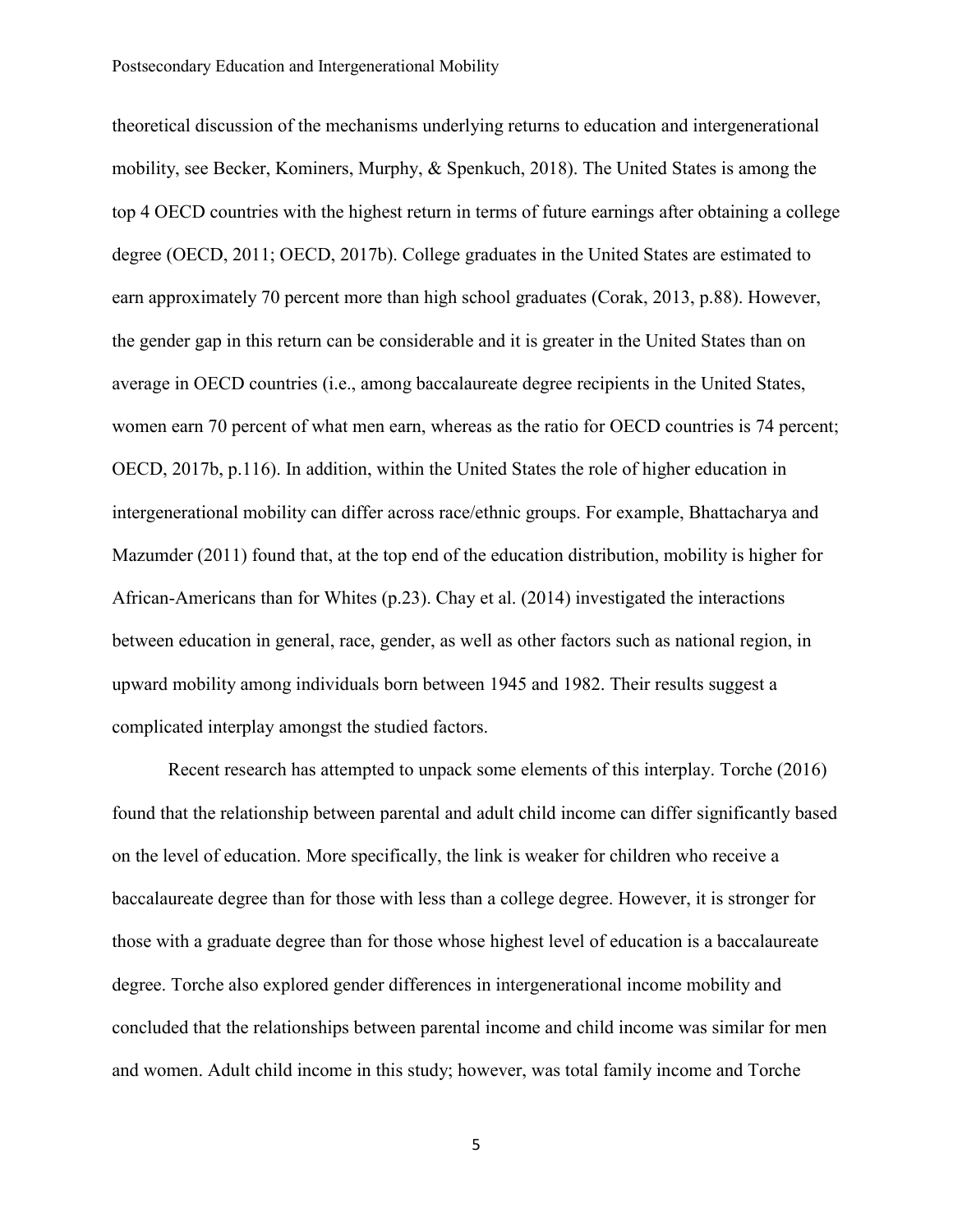posited that the lack of gender differences was due, at least partially, to assortative mating and household division of labor (see Gayle et al., 2015 and Torche, 2015 for reviews of literature on assortative mating and earnings). In contrast, Blanden et al. (2014) found income persistence across generations was much stronger for women than for men (i.e., for their United States sample population). Palomino et al. (2017) investigated the role of both education and race in intergenerational income mobility and found that sons' number of years of education explained 20 percent to 48 percent of income transmission, depending on the quantile of parental income. The influence of education was highest at the lower and upper income ends. In addition, the impact of race on income was estimated to be approximately 10 percent at the mean and even greater at the lower levels of the income distribution.

In another recent study, Chetty, Friedman, Saez, Turner, and Yagan (2017) examined the relationship between higher education and intergenerational income mobility. Their primary conclusions were that 1) parent income has a strong impact on access to college, with children of the highest-income families being far more likely to attend an elite college than children of lower-income families; 2) the gap in post-collegiate earnings for children from low-income families versus high-income families who had attended the same college is generally small; 3) college mobility rates are a function of the degree to which a college provides access to children from low-income families; and 4) the recent increase in college attendance by children from low-income families has occurred primarily via two-year and proprietary institutions, as opposed to four-year colleges or universities. In addition, Chetty et al. examined the correlations between a number of college characteristics and mobility rates, including the proportion of STEM majors, selectivity, graduation rate, financial indicators, enrollment size, and racial/ethnic student makeup. For bottom-to-top quintile mobility, the characteristics most highly associated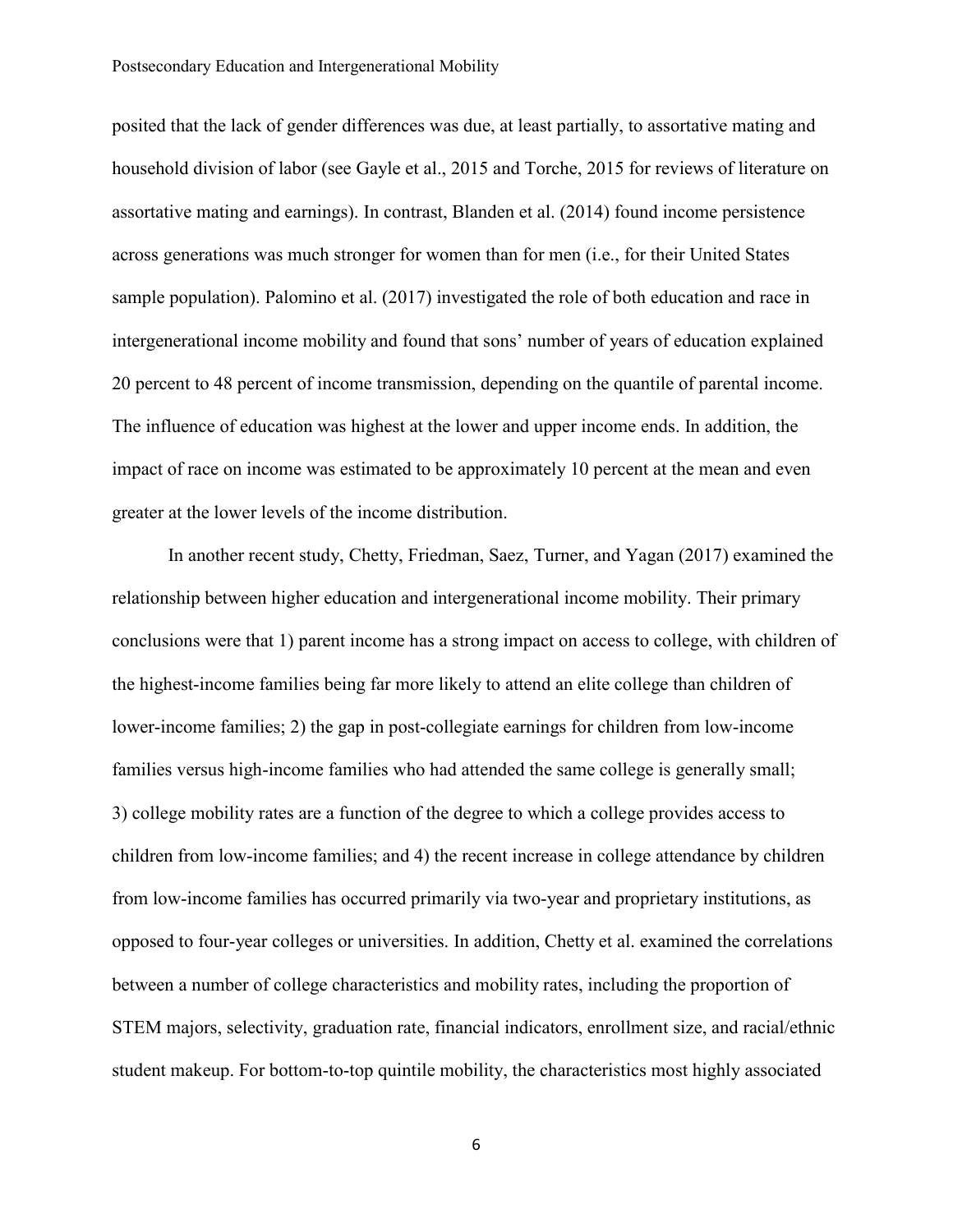with the mobility rate were the proportion of Asian students and proportion of Hispanic students, followed by average faculty salary, enrollment size, selectivity, and STEM major share. For upper-tail mobility, the characteristics with the highest correlation with mobility rates was instructional expenditures per student, although several other characteristics were moderately or strongly related to this measure (see p.67 for all reported correlations).

A common measure of mobility is "intergenerational earnings elasticity" (IGE), determined by using OLS regression of (log) individuals' adult income on the (log) income of their parents (e.g., Bloome, 2015; Bradley, 2017; Corak, 2006; Corak, 2013; Torche, 2011). Higher associations between parental and child adult income are considered to indicate less economic mobility, in that the income of the adult child more strongly reflects the financial status of the household in which one grew up. Several researchers (see, for example, Blanden, 2013; Corak, 2013; OECD, 2014; Russell Sage Foundation, 2016) have noted that countries with lower intergenerational earnings mobility tend to have higher income inequality, as well as greater inequality of opportunity (Brunori, Ferreira, & Peragine, 2013). Among OECD countries, the United States exhibits the fourth highest inequality of income - the average income of the richest 10 percent of the population is 16 times larger than that of the poorest 10 percent (OECD, 2014, p.2) – and is among the bottom five OECD countries in terms of intergenerational earnings mobility. Although cross-country comparisons indicate a negative correlation between income inequality and mobility, Bloome (2015) argued that this relationship may not exist when comparisons are made across cohorts or states within the United States, providing evidence, for example, that states with higher levels of income inequality do not display lower family income mobility.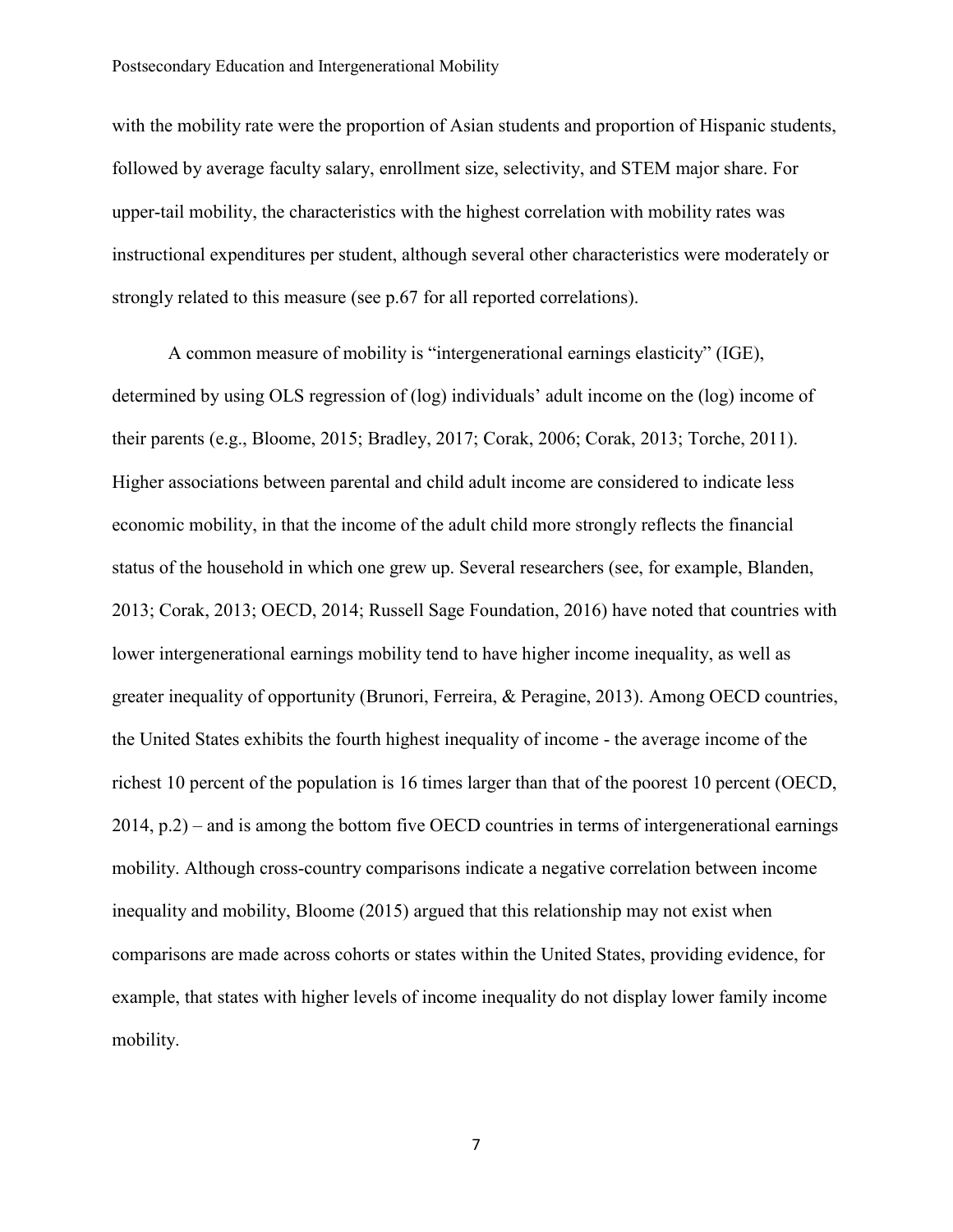There are several reasons why Bloome's results may differ from the work of investigators making international mobility comparisons, only three of which will be noted here. First, much of the cross-national research on economic mobility has focused on the IGE between fathers' income and sons' income (Blanden, 2013), whereas Bloome employed total family income. Evidence suggests the relationship between total family income and son's earnings is stronger than that between father's income and son's earnings (Moonen & van den Brakel, 2011; Torche, 2015) and that, in general, using total family income, rather than the income of an individual parent, allows a fuller picture of intergenerational earnings transmission (Gayle et al., 2015). Second, some of Bloome's model variants (i.e., random and fixed effects models) included combinations of measures of parental gender, education, age, marital status, race, child gender, family size, and demographic and economic attributes of the states in which families resided. Cross-country estimates of mobility generally do not control for many additional factors that can potentially mediate generation-to-generation income persistence, due to data limitations. Third, as Bloome noted, the nature of the relationship between inequality and mobility may differ across countries and the underlying factors behind this general association may not apply to a given specific country.

Although IGE has long been a primary method of choice in intergenerational mobility research, the potential disadvantages of this method are well-documented (see, for example, Black & Devereaux, 2011; Blanden, 2013; Chetty et al., 2014; Davis & Mazumder, 2017; Gayle et al., 2015; Lee & Solon, 2009; Mitnik, Bryant, Weber, & Grusky, 2015; Moonen & van den Brakel, 2011; Palomino et al., 2017; Perez-Arce, Amaral, Huang, & Price; 2016; Torche, 2015). A review of the methodological issues underlying the IGE approach for measuring income mobility is beyond the scope of this paper. However, critiques of the IGE model from the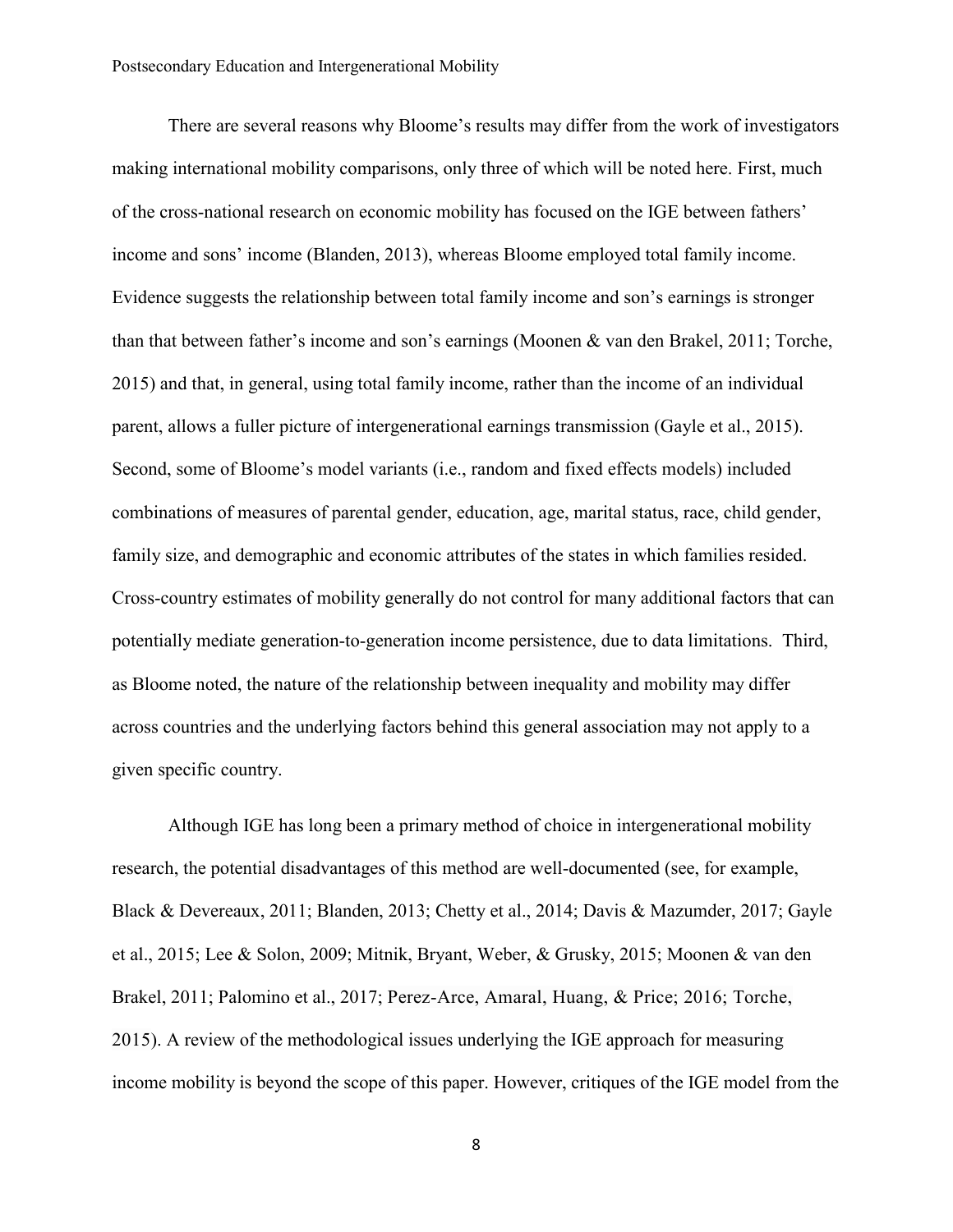above and other researchers include biases that result from measurement error when 1) taking parental income from a single year (recommended solutions are generally to average parental income from five or more years to obtain an estimate of permanent earnings); 2) using income for parents and children when they are at different stages in the life cycle (alleviated when the dependent and independent income variables are measured when parent and adult child are of similar ages); employing income measurements taken at early career or late life cycle stages (suggestions for the ideal age to measure income vary, but tend to indicate between the early 30s to mid-40s – e.g., Blanden, 2013, p.40). An additional concern about IGE calculations is that they do not include negative or zero incomes and, therefore cannot be used to construct an IGE for an entire population of a country, for example (Moonen & van den Brakel, 2011). Furthermore, the IGE does not allow comparisons of subgroups of individuals within an entire population (Bhattacharya & Mazumder, 2011). Finally, IGE inherently assumes a linear relationship between parent and child income, but there is increasing evidence that the correlation between parent and child income varies at different points of the income distribution (Chetty et al., 2014; Greenstone et al., 2013; Isaacs et al., 2008; Mazumder, 2014; Mitnik et al., 2015; Moonen & van den Brakel, 2011; Palomino et al., 2017; Torche, 2015).

In effort to overcome the limitations of traditional IGE calculations, alternative measurements of intergenerational mobility have been utilized, including transition matrices (e.g., Akee, Jones, & Porter, 2017; Moonen & van den Brakel, 2011), dollar-weighted IGE (Mitnik et al., 2015), logit models (e.g., Moonen & van den Brakel, 2011; Morgan & Kim, 2006), nonparametric methods (e.g., Bhattacharya & Mazumder, 2011; Mazumder, 2014), quantile regression (e.g., Chay et al., 2014; Palomino et al., 2017), semi-parametric estimates (e.g., Carneiro, Garcia, Salvanes, & Tominey, 2015), and rank-rank slopes (e.g., Chetty et al.,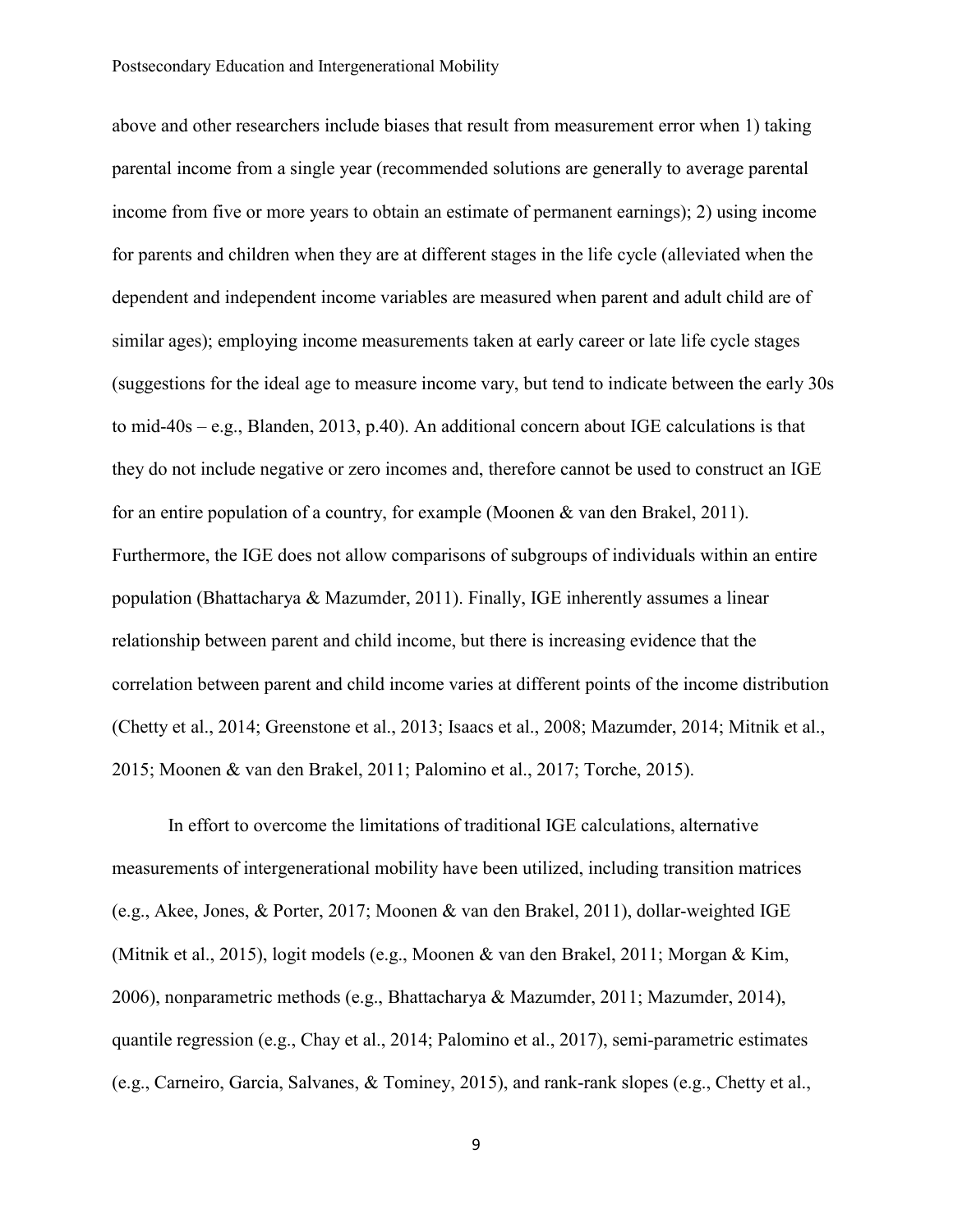2014; Chetty, Hendren, Jones, & Porter, 2018; Davis & Mazumder, 2018; Mazumder, 2015). While none of these methods solves all of the potential limitations of the traditional IGE measure of intergenerational mobility, they provide additional tools for mobility researchers and, depending on the research question, may be a better alternative to the IGE.

For example, Chetty, Hendren, Kline & Saez's (2014) use of rank-rank slopes provided the investigators a method for handling the nonlinear pattern of their income data, as well as zero income data. In this study, Chetty and his colleagues ranked both adult children on their income relative to other individuals in their birth cohort and parents on their income relative to other parents in those cohorts. They then determined the correlation between the child and parent rankings and found that, while the relationship of the log values of child and parent income was not linear, the relationship between mean child and parent ranks was (pp.1-2). Subsequently, they examined whether or not differences in intergenerational mobility could be found across geographic areas within the United States. The results of their study provided important insight into the status of the American Dream, in terms of the opportunity for upward mobility – intergenerational transmission of income can vary greatly across the country, depending on the geographic area in which a child grows up, whether it be national region, state, or commuting zone. Similar to Corak (2013) and, in contrast to the work by Bloome (2015), Chetty et al. found that one of the characteristics associated with high mobility areas was low income inequality.

This study is designed to expand on the work by Chetty et al. (2017) by using additional demographic and educational data available for individual students, rather than college characteristics, to determine mobility rates for subpopulations of former enrollees of institutions within the UT System. More specifically, it describes intergenerational income mobility rates on the basis of college major, race/ethnicity, gender, and completion status. Several recent studies of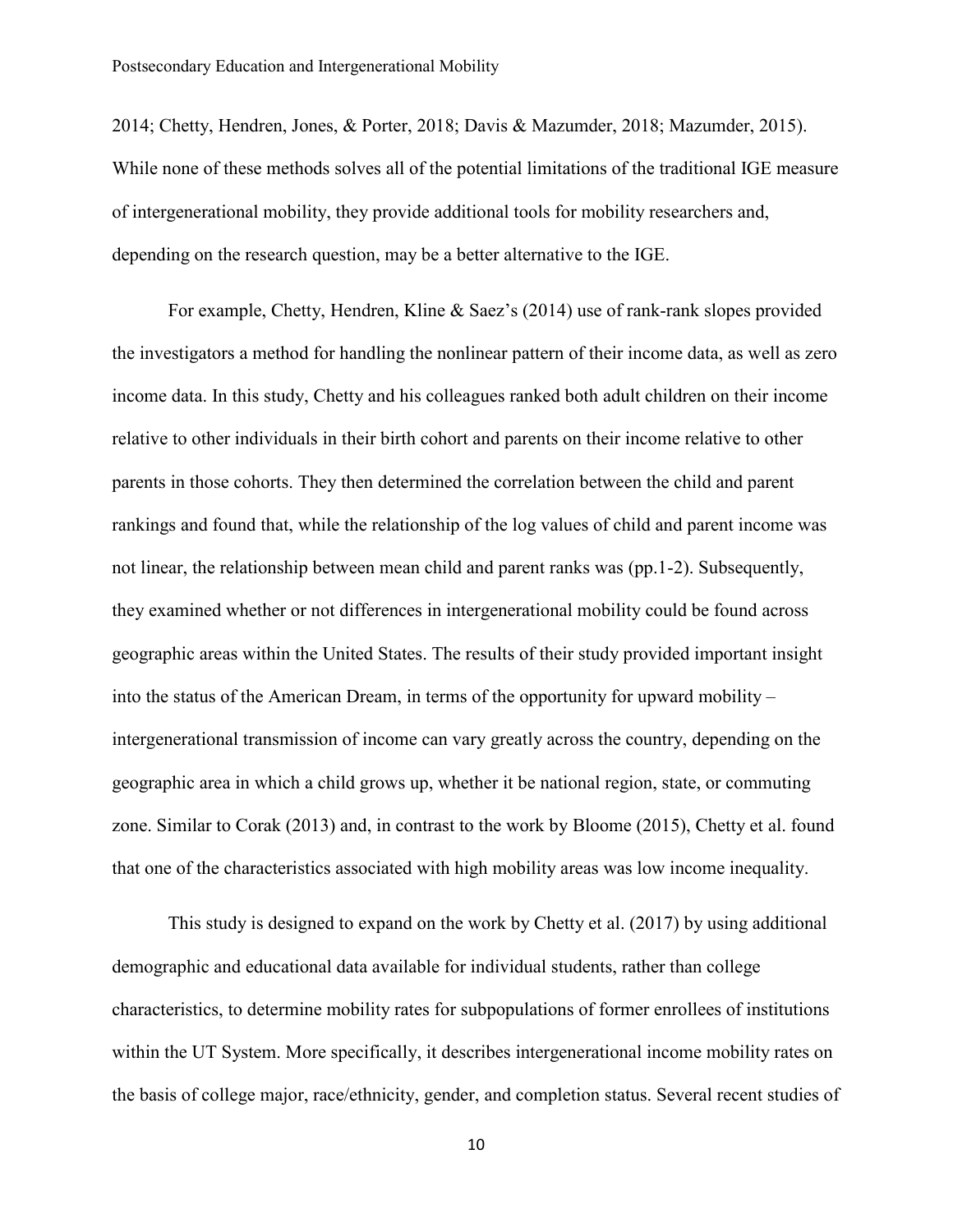the earnings outcomes of college graduates have established that the economic return for some majors is greater than for others (Carnevale, Fasules, Bond Huie, & Troutman, 2017; Carnevale, Cheah, & Hanson, 2015; Carnevale, Strohl, & Melton, 2011; Cataldi, Siegel, Shepherd, & Cooney, 2014; Hershbein, Harris, & Kearney, 2014; Hershbein & Kearney, 2014; Humphreys & Kelly, 2014; Julian, 2012; Ma, Pender, & Welch, 2016; Schneider, 2016). The goal here is to bridge the work in earnings by major and intergenerational mobility by demonstrating that, even though STEM majors tend to earn more than non-STEM majors, choosing a non-STEM path has an important contribution to upward mobility – to make this point, mobility rates are calculated for students who have chosen both pathways. Similarly, the study below adds to existing knowledge about the role of race/ethnicity and gender in intergenerational mobility, which suggest that mobility rates for African-Americans and Hispanics, for example, are lower in the United States overall than for Whites and that the issues behind the mobility rates for daughters versus sons are complex and deserving of further investigation (Bhattacharya & Mazumder, 2011; Blanden, 2013; Blanden et al., 2014; Bloome & Western, 2011; Causa & Johansson, 2010; Chetty et al., 2018; Davis & Mazumder, 2018; Gayle et al., 2015; Isaacs et al., 2008; Lee & Solon, 2009; Mazumder, 2014; Mitnik et al., 2015; Moonen & van den Brakel, 2011; OECD, 2011; OECD, 2017b; The Pew Charitable Trusts, 2015).

As stated previously, this investigation differs from Chetty et al.'s (2017) exploration of the association between race/ethnicity and mobility, in that specific demographic characteristics are directly tied to individual students, rather than college-level proportions. In addition, the availability of degree information in this study allows for comparisons of the effect of college completion versus attendance on mobility rates. Institution type and financial aid information are included in the analyses as well. Lastly, while the primary focus of Chetty et al.'s college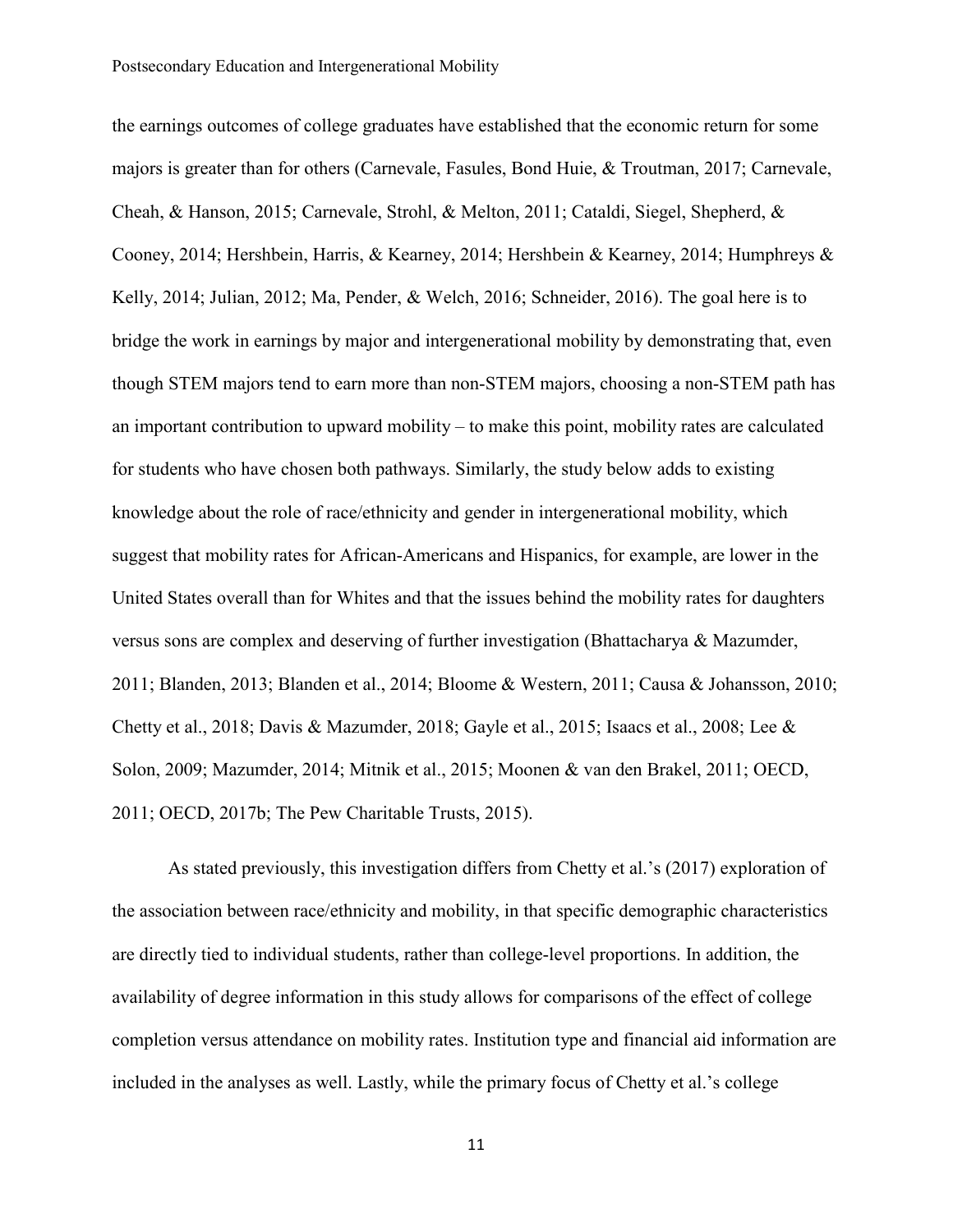mobility report cards was bottom-to-top quintile mobility rates, the investigation below considers mobility across the income spectrum, seeking to further explore the degree to which the reported "stickiness" of mobility for American children in the bottom and top income quintiles (e.g., Isaacs et al., 2008; Russell Sage Foundation, 2016) applies when education is taken into consideration.

## **Method**

## **Data and Population**

The UT System conducted an intergenerational mobility analysis on a base data set of undergraduate students who had exited a UT System academic institution between Academic Year 2005 and 2012. Foreign students were excluded from the analysis. Enrollment and degree information from the Texas Higher Education Coordinating Board was used to identify whether or not a student had earned a baccalaureate degree from a UT System institution before exiting. The base data set included 287,960 observations. The key variables used to calculate intergenerational mobility were student post-collegiate earnings and parental household income measured while students were attending college. Unemployment Insurance (UI) earnings for individuals who were working in Texas up to fifteen years after leaving a UT System academic institution are available from the Texas Workforce Commission. For the purpose of this investigation, earnings at the fifth year post-exit were utilized, as previous longitudinal analysis of the UT System wage data has indicated that the cumulative effect of post-collegiate work experience (in terms of years) equals or surpasses the effect of baccalaureate degree completion within six years of exiting college. Thus, analyses in this investigation focus on the period of time in which a baccalaureate degree is most likely to influence earnings, even though earnings themselves may not be stabilized until later in life, particularly for students who chose to pursue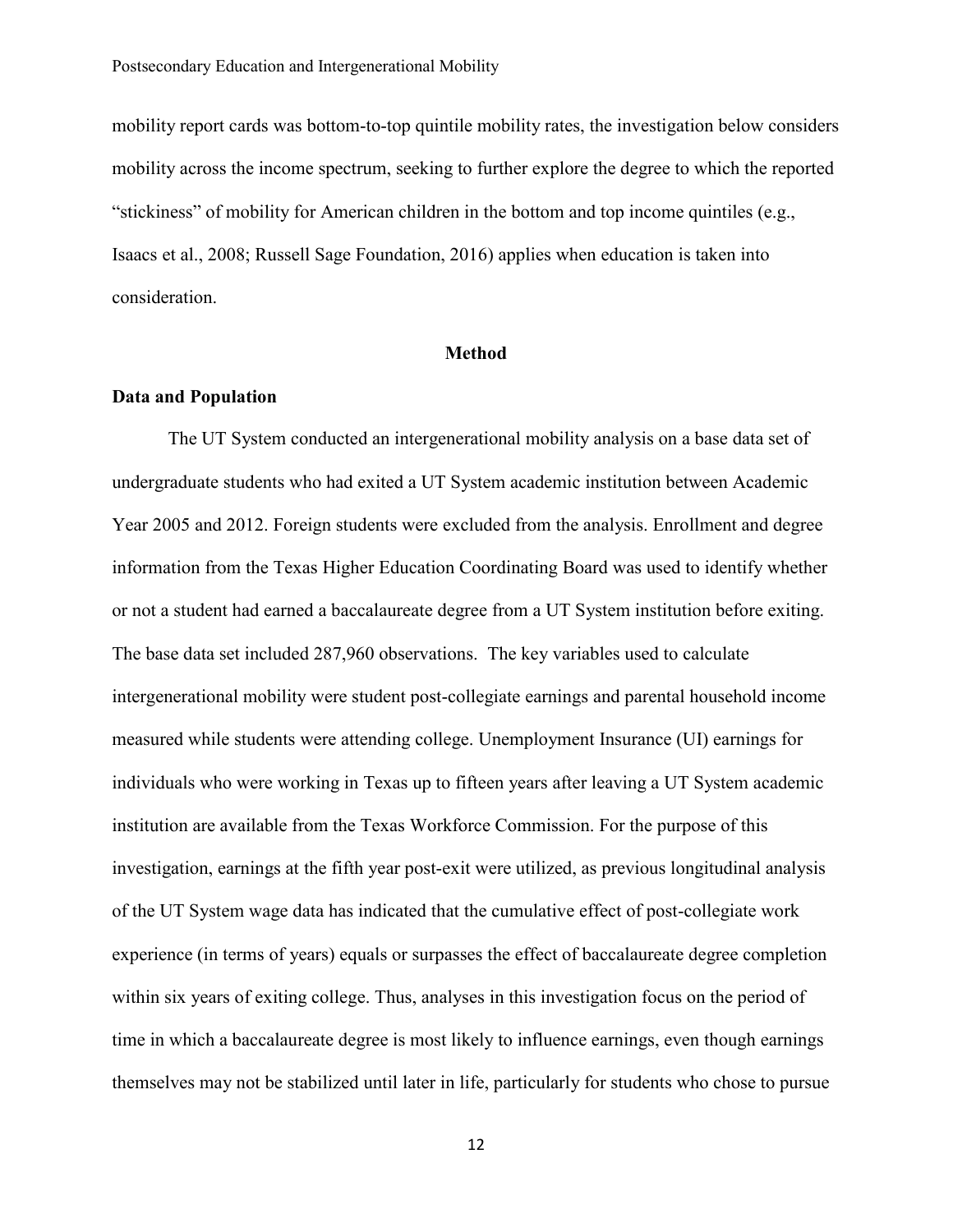graduate degrees. UI fifth-year earnings records were available for 201,772 students in the base data set. National Student Clearinghouse data was incorporated to identify students who had received an additional degree within five years of receiving their baccalaureate degree from the UT System, as well as to identify students who were enrolled in a graduate or other program at the time student income was measured.

Parent income data was obtained from Texas Higher Education Coordinating Board's financial aid database, which contains financial aid and demographic information for each student who enrolled and completed the Free Application for Federal Student Aid (FAFSA) or Texas Application for State Financial Aid (TASFA). Due to the way income was reported by some institutions for 2005 through 2008, parental household income for all years includes any student income that was reported as part of the financial need analysis. While student income in this study reflects single-person earnings, parental income is the adjusted gross income (AGI) at the household level and, therefore, could represent adjusted earnings for either one or two parents, as well as the student. FADs data can contain multiple years of adjusted gross income for a student's family; for the purpose of reflecting the social status of parents in this investigation, the earliest year of parental household income available was utilized. Household income data was available for 135,149 students in the base data set. The study sample, or core data set, was limited to students who had both UI earnings data and parental household AGI obtained from the FAFSA or TASFA and comprised 98,199 observations. Because students with financial aid data are a subgroup of the overall student population, a descriptive analysis was conducted to determine the degree to which the core dataset represented the student population as a whole on the basis of race/ethnicity.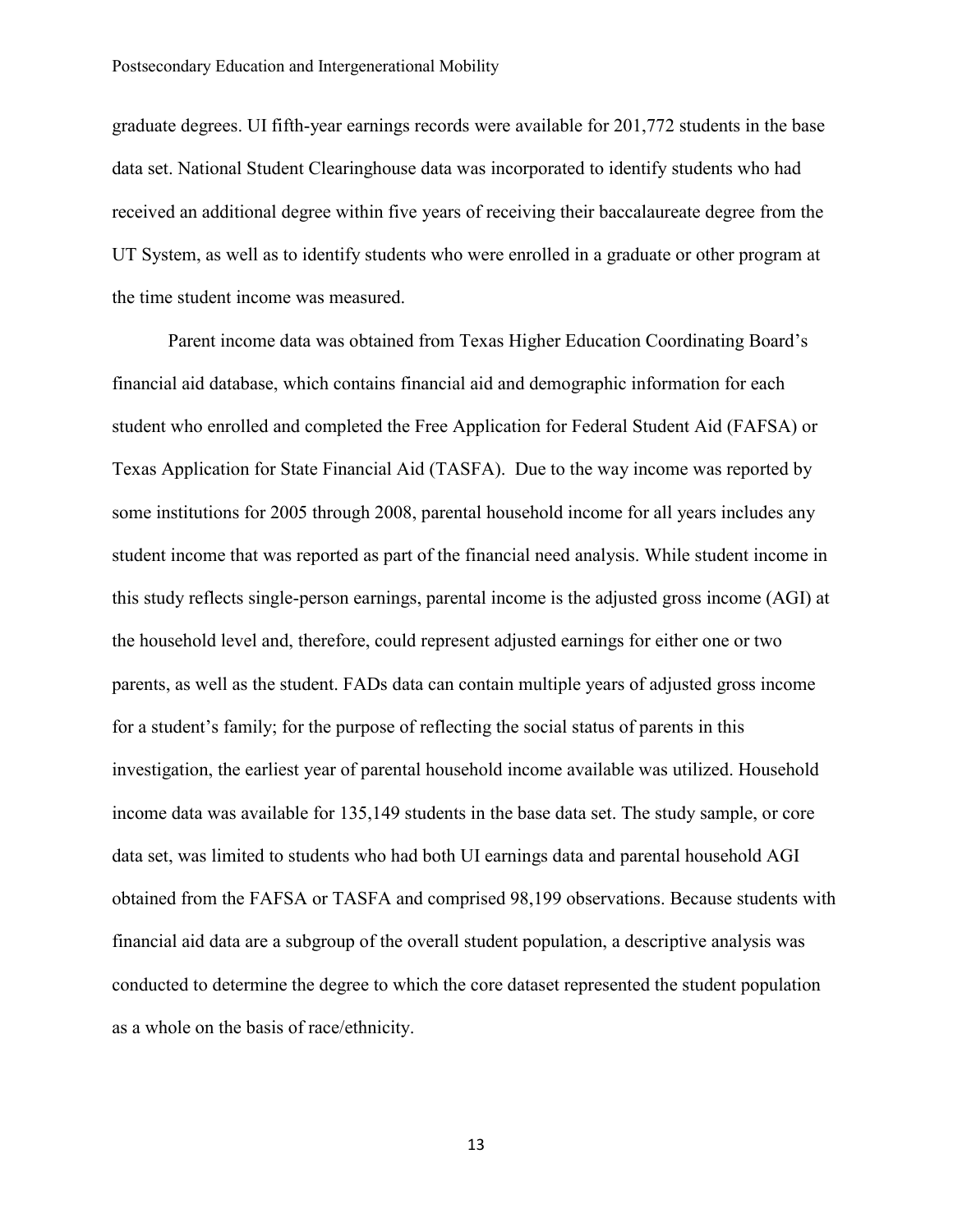## Table 1

|                    | <b>Base Receiving</b> |               |         |               |               |               |
|--------------------|-----------------------|---------------|---------|---------------|---------------|---------------|
| Race/Ethnicity     | Base Data Set         | Financial Aid |         |               | Core Data Set |               |
|                    | No.                   | $\frac{0}{0}$ | No.     | $\frac{0}{0}$ | No.           | $\frac{0}{0}$ |
| African American   | 19,879                | 6.9           | 10,478  | 7.9           | 7,972         | 8.1           |
| Asian              | 23,890                | 8.3           | 12,702  | 9.6           | 8,316         | 8.5           |
| Hispanic           | 119,053               | 41.3          | 64,673  | 48.9          | 50.175        | 51.1          |
| <b>Other Races</b> | 6,046                 | 2.1           | 1,882   | 1.4           | 1,335         | 1.4           |
| White              | 119,092               | 41.4          | 42,546  | 32.2          | 30,401        | 31.0          |
| Total              | 287,960               | 100.0         | 132,281 | 100.0         | 98,199        | 100.0         |

*Race/Ethnicity Composition of Exiting Student Body (Base Data Set), Students Who Received Financial Aid, and Study Population (Core Data Set)*

Table 1 indicates that Hispanic students were overrepresented in the study sample by 9.8%, while White students were underrepresented by 10.4%. A similar comparison for gender indicated that the proportion of males and females in the study sample mirrored the proportion in the general student population (approximately 55 percent female and 45 percent male in both cases).

## **Measures**

Consistent with several previous intergenerational mobility investigations (e.g., Chetty et al., 2014; Palomino et al., 2017; Torche, 2015), initial analysis indicated that the relationship between parental household income and student income in the study sample was highly nonlinear, whether in actual values or log-transformed values. In addition, in this study the income data between parents and students are measured at different ages and from different data sources, which would result in large variation for IGE estimates. Following the similar procedure to Chetty et al. (2014), this investigation utilizes an alternative measure of intergenerational mobility, the rank-rank slope, which measures the association between parent ranks in parent income distribution and student ranks in student earnings distribution and is much more robust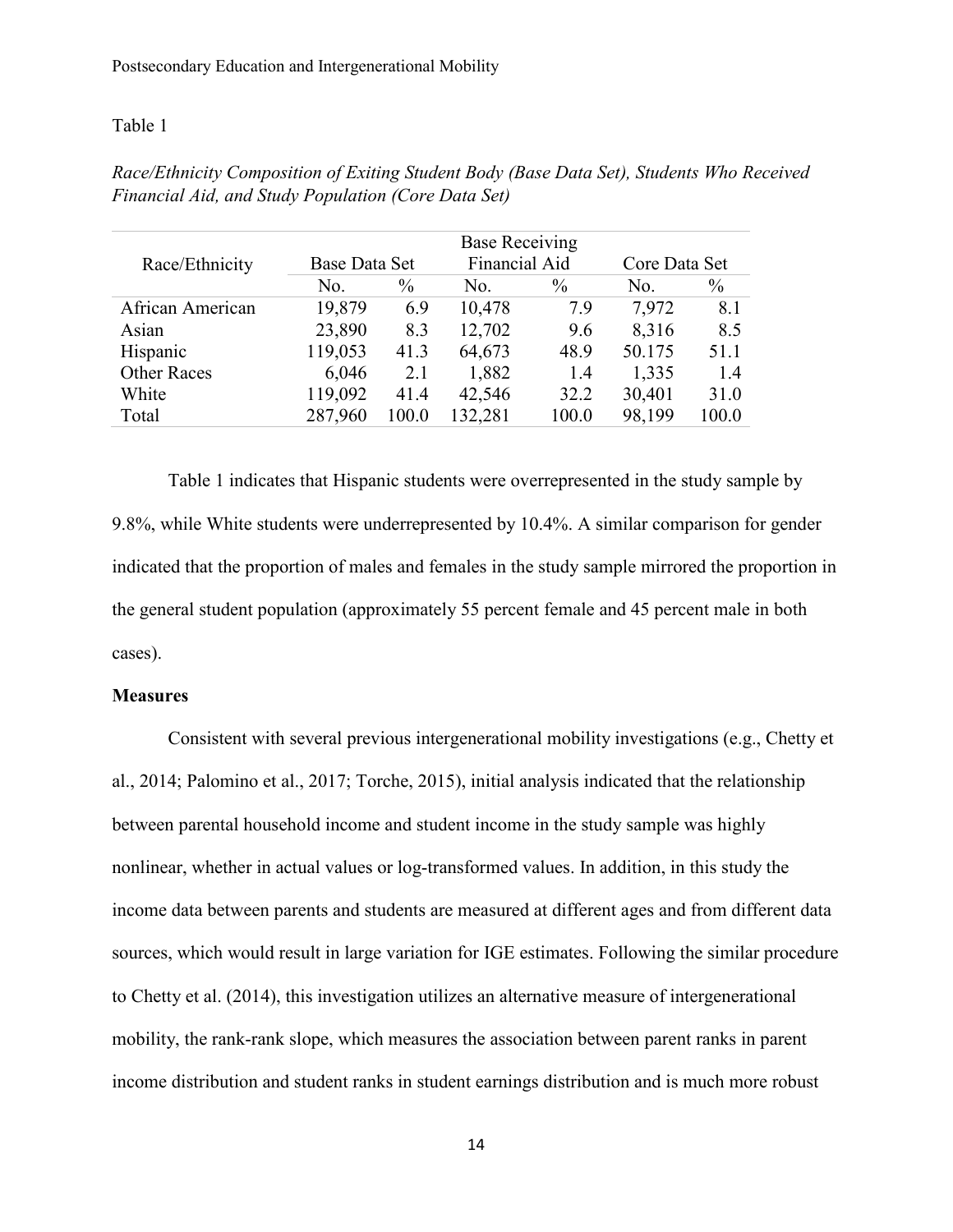across specifications, compared to the IGE measure. Unlike the log-log joint distribution, the rank-rank relationship in the sample data is very linear. More specifically, in the base data set, students' percentile ranks  $R_i$  are defined based on their positions in the student earnings distribution, after removing missing wage records.<sup>[1](#page-14-0)</sup> Similarly, the percentile ranks  $P_i$  of parents are defined based on their positions in the parent income distribution. Rank-rank slope is estimated by using OLS to regress mean student income ranks on parent income ranks.

$$
R_i = \alpha + \beta P_i + \varepsilon
$$

In this equation,  $P_i$  is the parent rank,  $R_i$  is the mean students rank, and the estimated coefficient  $\beta$  is the rank-rank slope. The rank-rank slope measures relative mobility, which represents the difference in student earnings between students from top income families and bottom income families. A smaller  $\beta$  indicates higher relative mobility, because the difference in student earnings between those with high and low parent income is small. The intercept  $\alpha$  is the expected mean percentile rank for students from families at the bottom of income distribution.

Another measure analyzed in the study is the conditional quintile transition matrix, which also provides information about relative mobility. For example, if parents were in the bottom quintile, but students move into the second quintile, then upward mobility is experienced. Each entry in the matrix depicts the percentage of students from at a given quintile who end up at a different quintile five years after graduating with a baccalaureate degree. The quintile transition matrix provides a simple, but clear, picture of how many quintiles students move up, or down, compared to the quintiles of their parents' household during the time the student was in college. First, bar charts are utilized to illustrate mobility transition by completion status. Second, for

<span id="page-14-0"></span><sup>&</sup>lt;sup>1</sup> Wage records for former students with a value of zero were also excluded, as the UI Records Center data did not allow determination of when these values represented true zero earnings versus missing data. Parental income did include zero adjusted gross income.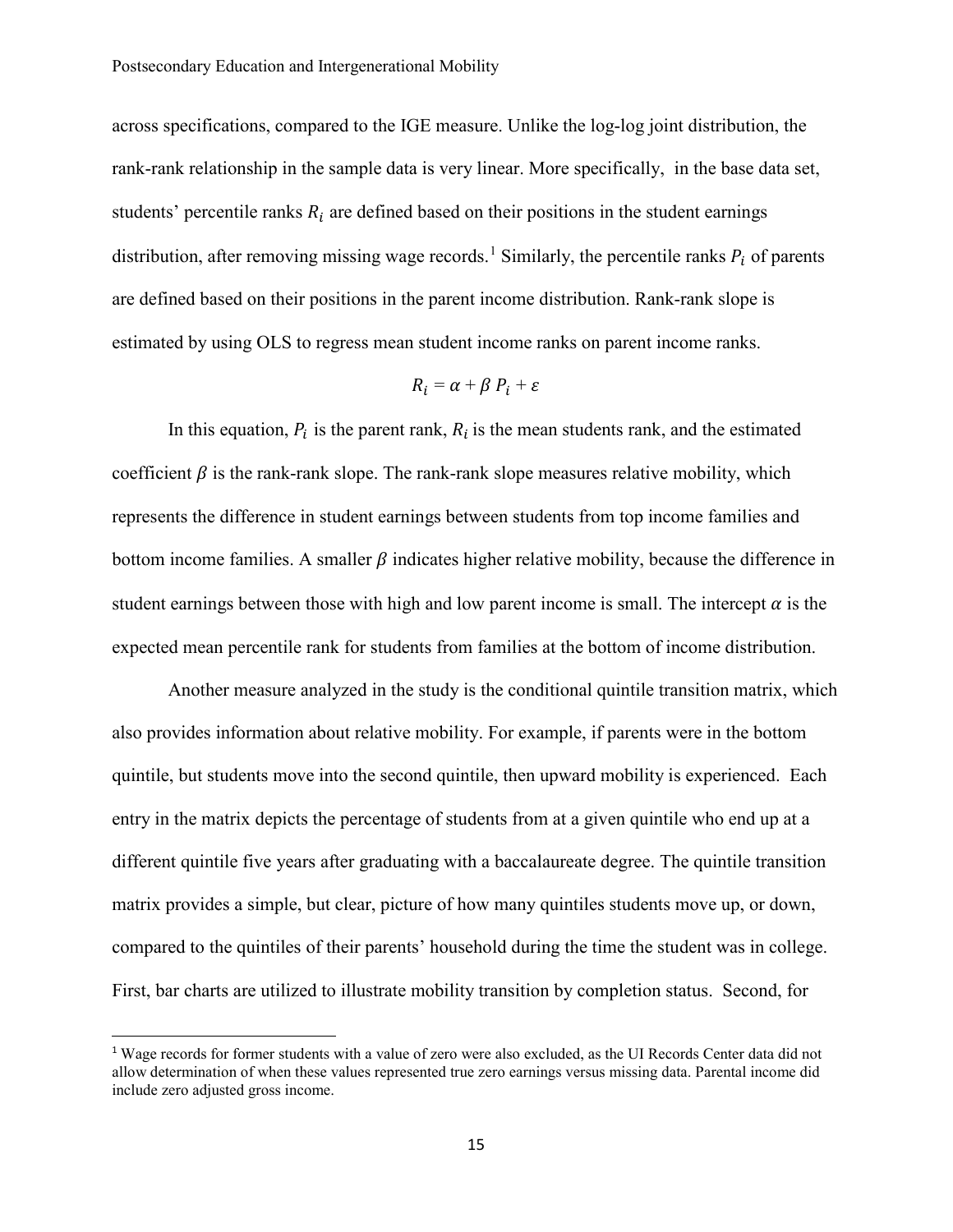students who earned a degree, the variation in intergenerational quintile mobility is identified and illustrated in bar charts by gender,  $\text{STEM}^2$  $\text{STEM}^2$  or non-STEM majors, and race/ethnicity (specifically, whether or not the student is a historically underrepresented minority<sup>[3](#page-15-1)</sup>). Finally, results from logistic regression are presented to augment the interpretation of how these characteristics contribute to intergenerational mobility.

### **Results**

As indicated in Table 2 and Figure 1, there is a very strong relationship between the relative household income of parents while students are attending college and student relative earnings five years' post-exit. The rank-rank slope of completers and non-completers is similar, with completers generally exhibiting higher earnings than non-completers, however. Regressing student mean percentile ranks on parental household percentile ranks indicated that, controlling for parent income, completers were predicted to earn 23 percent more relatively than noncompleters.

<span id="page-15-0"></span><sup>&</sup>lt;sup>2</sup> STEM majors were defined as programs in the areas of natural resources and conservation, engineering, biology and life sciences, health, physical sciences, computers, statistics, and mathematics.

<span id="page-15-1"></span><sup>&</sup>lt;sup>3</sup> Underrepresented minority (URM) students were defined as individuals who self-identified as African American (including multiracial), Hawaiian/Pacific Islander, Hispanic, or Native American. Non-underrepresented minority (Non-URM) students were self-identified as Asian or White.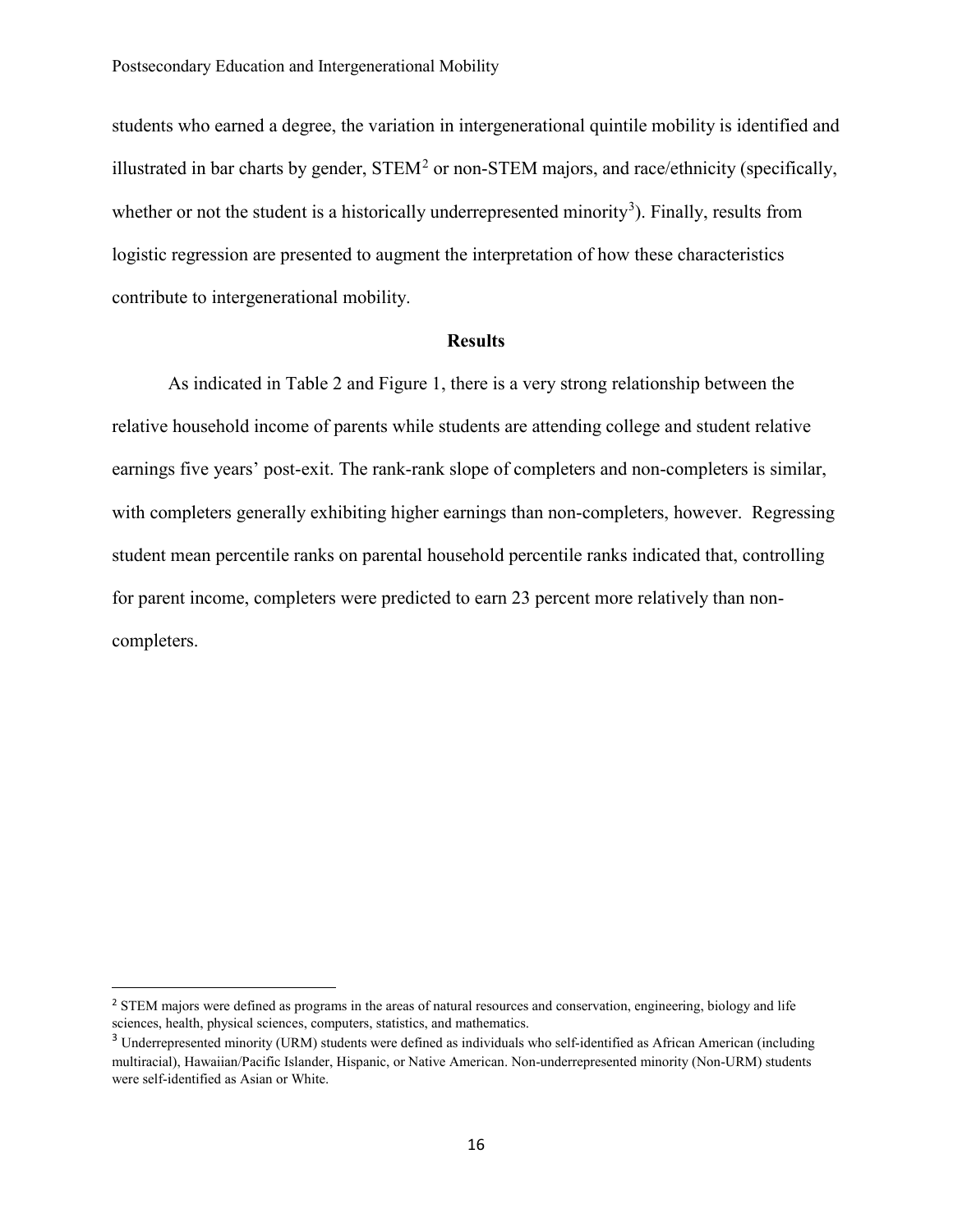# Table 2

| Coefficients from Linear Regression Models (LRM) for Mean Student Ranks and Household |  |  |  |  |  |
|---------------------------------------------------------------------------------------|--|--|--|--|--|
| Ranks                                                                                 |  |  |  |  |  |

|                | LRM:<br>All Students | LRM:<br>Completers | LRM:<br>Non-Completers |
|----------------|----------------------|--------------------|------------------------|
| Intercept      | $40.177*$            | 50.434*            | 26.813*                |
|                | (0.219)              | (0.232)            | (0.297)                |
| Slope          | $0.145*$             | $0.090*$           | $0.097*$               |
|                | (0.004)              | (0.004)            | (0.005)                |
| R <sub>2</sub> | 0.938                | 0.837              | 0.786                  |
| $\overline{N}$ | 98,199               | 66,396             | 31,803                 |

*Note.* The expected mean student rank is 50.434 for completers versus 26.813 for non-completers when parents' income is at the bottom of distribution. A one percentile point increase in parent rank is associated with a 0.09 percentile point increase for completers vs 0.097 for noncompleters in a student income rank on average. The slope for completers is smaller, which indicates that completers have higher relative mobility.

\**p* < .05. \*\**p* < .01. \*\*\**p* < .0001.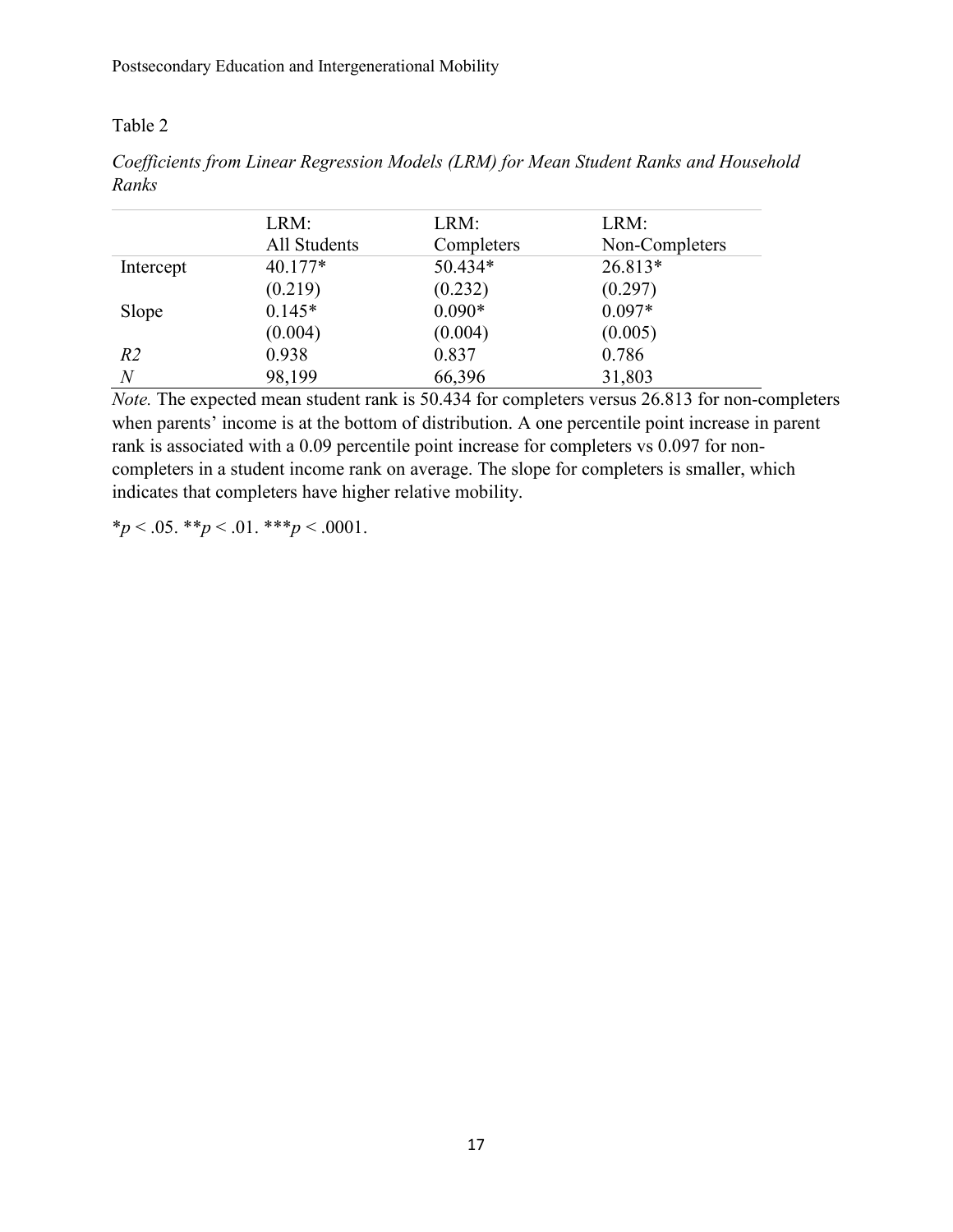



*Note.* The scatter plot is a graphical representation of the data points underlying the linear regression model in Table 2. In the scatter plot, the expected mean student rank is 50.434 for completers versus 26.813 for non-completers when parents' income is at the bottom of distribution (0 percentile on the xaxis of the scatter plot). A one percentile point increase in parent rank is associated with a 0.090

For both completers and non-completers, relative mobility is highest for students from families at the bottom quintile. Among graduates, 84.9 percent of former students in the bottom quintile moved into a higher quintile five years after leaving school, while for non-graduates 58.5 percent did the same (see Figure 2). Completers from the second quintile were also likely to display upward mobility, with 69.4 percent moving up one or more quintile in income. Noncompleters from the second quintile displayed a more modest trend of upward mobility, where a little more than a quarter saw an increase in income, compared to their parents. In general, the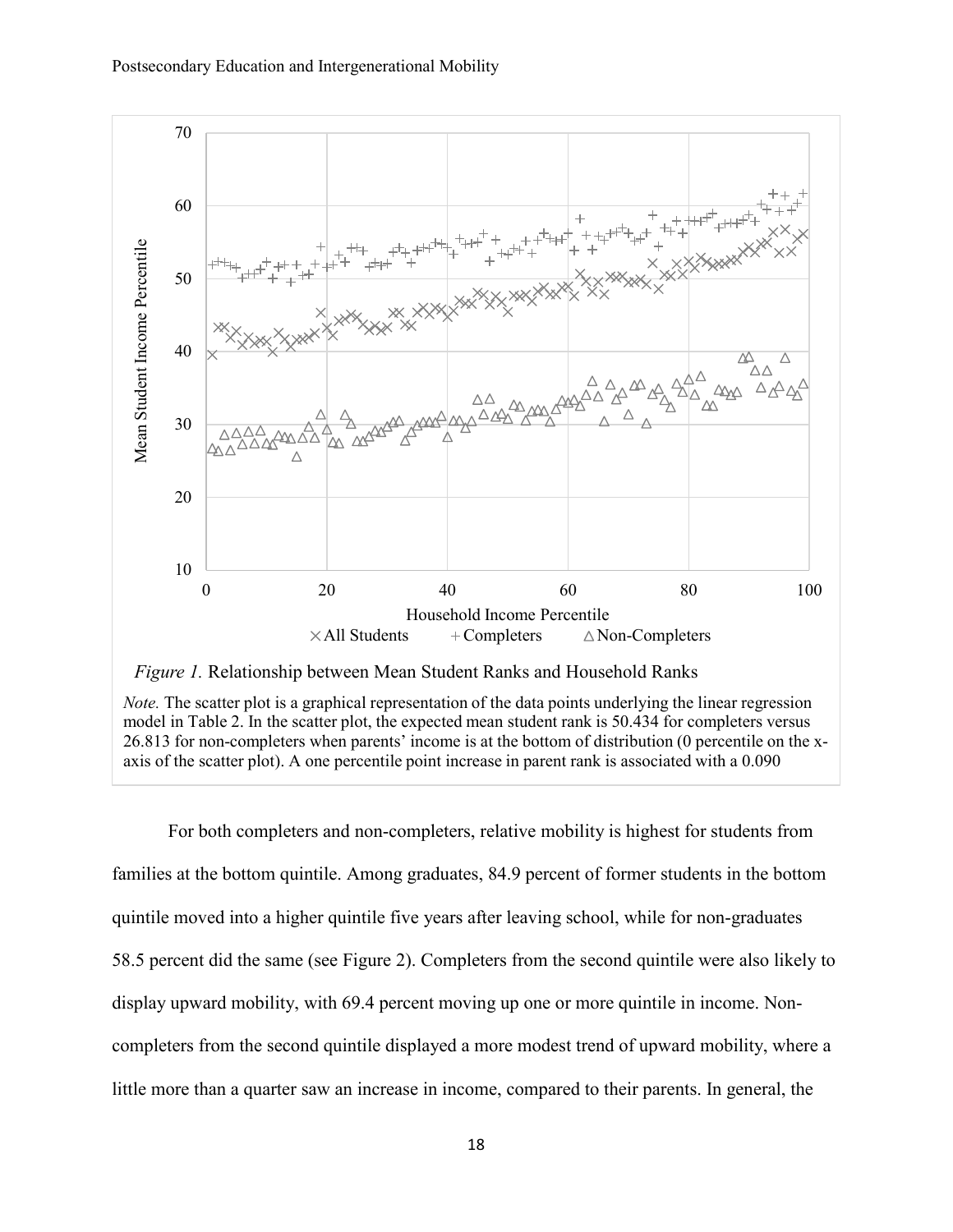evidence indicates that attending a UT System institution contributes to intergenerational mobility for a large number of former students, even non-graduates, but the boost is certainly greater for those individuals who obtained their baccalaureate degree. Even among completers from the third quintile, nearly half experienced upward mobility relative to their parents within five years of graduation.



Note. Income ranges are rounded to the nearest 500 dollars. Student income quintiles are distinguished by shades of gray, with lighter shades of gray representing lower quintiles and darker shades higher quintiles. The block with the lightest shade represents the percentage of students who remained in the same quintile as their parental household. Colored blocks above the "same quintile" block demonstrate upward mobility, also denoted with arrows, compared to parental household quintile. Black blocks represent downward mobility. For students in quintiles 1 through 4, a higher proportion of completers were upwardly mobile than non-completers.

To verify the importance of college completion on upward mobility, a logistic regression was run with completion status, student gender, student race/ethnicity (underrepresented minority or not underrepresented minority), student major (STEM or Non-STEM), parental household income, institution type, and type of financial aid received as explanatory variables for whether or not a student moved up at least one quintile compared to their parents. Also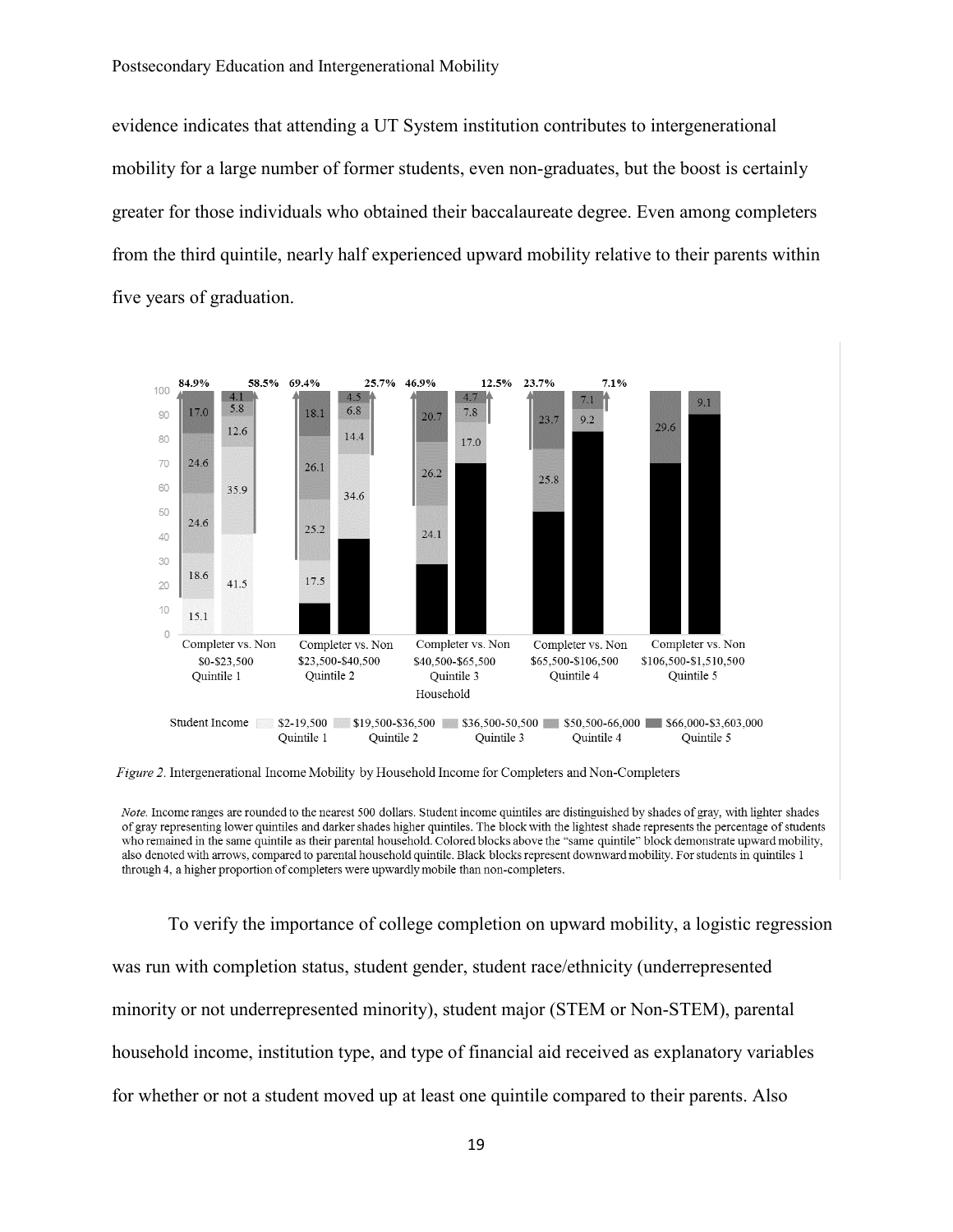#### Postsecondary Education and Intergenerational Mobility

included in the model were whether or not students were enrolled in any institution five years after they received their baccalaureate degree and whether or not they had received an additional degree when income was measured. The results indicate that, after parental household income, the strongest predictor of upward mobility was whether or not a student had graduated from a UT System institution (and was not enrolled in school when income was measured), with completers who had not returned to school for an additional degree almost six times more likely to move up one or more quintile than non-completers, when controlling for gender, race/ethnicity, type of major, familial income, institution type, and financial aid type (Table 3). Baccalaureate recipients who had received additional degrees were even more likely to have moved up one or more quintiles than their parents. In addition, completers enrolled in school five years after receiving their baccalaureate degree were three times more likely to demonstrate upward income mobility than non-completers.

Major was the second most important factor in upward mobility; STEM majors were 70 percent more likely to move up 1+ quintile than Non-STEM majors. The results of other potential influences of income mobility will be discussed in the context of a second logistic regression model, in which only students who completed their baccalaureate program were included in the analysis.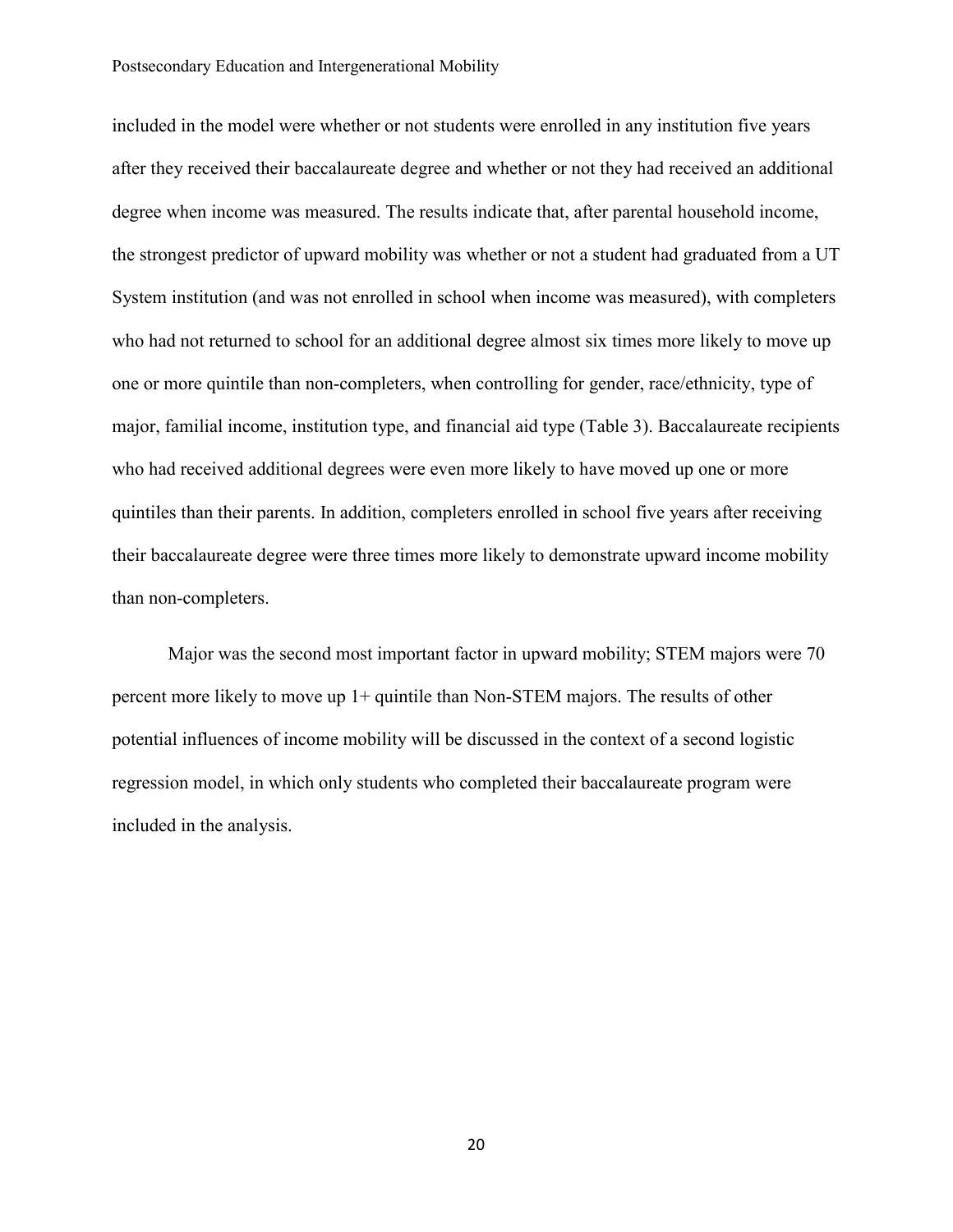## Table 3

|                    |                                                          | Odds       |
|--------------------|----------------------------------------------------------|------------|
|                    |                                                          | Ratio      |
| Parent Income      | Q1                                                       | 26.972***  |
| Parent Income      | Q <sub>2</sub>                                           | $8.375***$ |
| Parent Income      | Q <sub>3</sub>                                           | $3.047***$ |
| Status             | Completers – In School                                   | $3.018***$ |
| <b>Status</b>      | Completers – With Additional Degree and Not in School    | 8.477***   |
| Status             | Completers – Without Additional Degree and Not in School | 5.976***   |
| <b>URM</b>         | <b>URM</b>                                               | $0.836***$ |
| Gender             | Male                                                     | $1.582***$ |
| <b>STEM Status</b> | <b>STEM</b>                                              | $1.699***$ |
| School Type        | High Selectivity/Large or Midsize City                   | $1.260***$ |
| School Type        | Medium Selectivity/Large City                            | 1.023      |
| Aid Type           | Received a Grant or Scholarship                          | 0.969      |
| Aid Type           | Received a Loan                                          | $1.157***$ |
| Aid Type           | Received Work Study                                      | 0.980      |
| Intercept          |                                                          | $0.033***$ |
| $\overline{N}$     |                                                          | 74,009     |

## *Odds Ratios from Logistic Regression Results for All Exiting Students*

*Note.* The biggest factor in upward mobility is parental income, with students in the lowest income category most likely to move up  $1+$  quintile. Completing a baccalaureate program is the second largest factor, particularly for students who later obtained an additional degree. Underrepresented minority (URM) students are less likely to experience upward mobility within five years, compared to Non-URM students. Males and former students who had been STEM majors are more likely to have a higher relative income, in comparison to their parents, than are females and Non-STEM majors, respectively. Students from high selectivity institutions are more likely to be upward mobile than students from medium selectivity institutions, as are students who received a loan, compared to those who did not receive a loan.

 $*_p$  < .05.  $*_p$  < .01.  $**_p$  < .0001.

As indicated in Table 4, when examining upward mobility for only students who completed their degree programs, STEM majors are over twice as likely than Non-STEM majors to have higher relative incomes than their parents, controlling for student demographic characteristics, institution type, and financial aid type.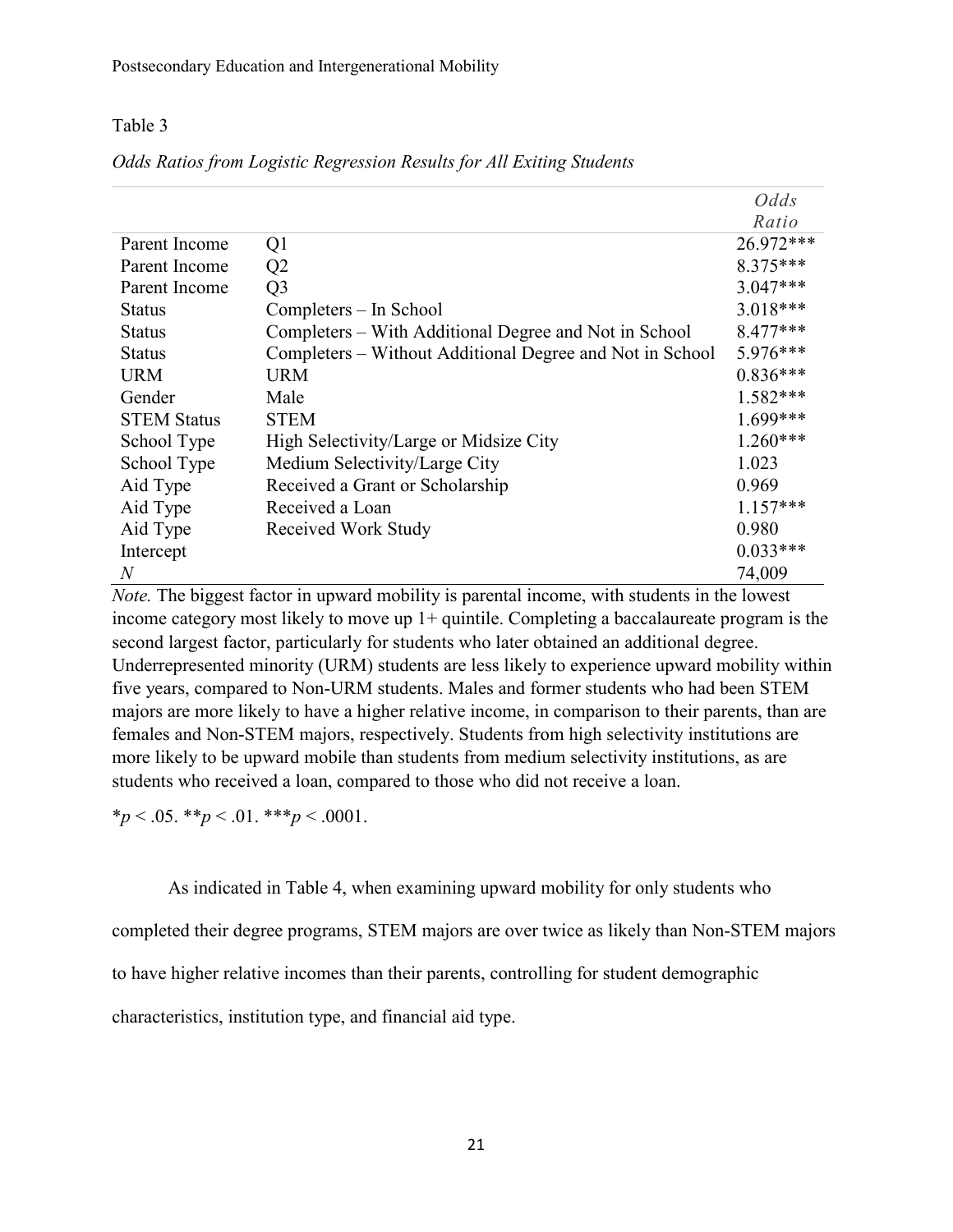## Table 4

|                    |                                                       | Odds       |
|--------------------|-------------------------------------------------------|------------|
|                    |                                                       | Ratio      |
| Parent Income      | Q1                                                    | 24.161***  |
| Parent Income      | Q2                                                    | $9.509***$ |
| Parent Income      | Q <sub>3</sub>                                        | $3.230***$ |
| <b>Status</b>      | Completers – In School                                | $0.493***$ |
| <b>Status</b>      | Completers – With Additional Degree and Not in School | $1.397***$ |
| <b>URM</b>         | <b>URM</b>                                            | $0.861***$ |
| Gender             | Male                                                  | $1.502***$ |
| <b>STEM Status</b> | <b>STEM</b>                                           | $2.109***$ |
| School Type        | High Selectivity/Large or Midsize City                | $1.245***$ |
| School Type        | Medium Selectivity/Large City                         | 1.011      |
| Aid Type           | Received a Grant or Scholarship                       | 1.003      |
| Aid Type           | Received a Loan                                       | $1.086**$  |
| Aid Type           | Received Work Study                                   | $0.940*$   |
| Intercept          |                                                       | $0.190***$ |
| $\overline{N}$     |                                                       | 51,193     |

*Odds Ratios from Logistic Regression Results for Students Who Completed Their Baccalaureate Degree*

*Note.* For baccalaureate recipients, the biggest factor in upward mobility is parental income, with students in the lowest income category most likely to move up 1+ quintile, compared to their parents' income. Graduating with a STEM degree is the second largest factor. Students who were pursuing additional education when income was measured had a decreased likelihood of demonstrating upward mobility than students who were not in school and who did not have an additional degree. Having completed an additional degree was associated with an increased likelihood of upward income mobility. Underrepresented minority (URM) students are less likely to experience upward mobility within five years, compared to Non-URM students. Males are more likely to have a higher relative income, in comparison to their parents, than are females. Students from high selectivity institutions are more likely to be upward mobile than students from medium selectivity institutions, as are students who received a loan, compared to those who did not receive a loan.

 $*_{p}$  < .05.  $*_{p}$  < .01.  $*_{p}$  < .0001.

Although majoring in a STEM field increases the likelihood of intergenerational

mobility, Figure 3 demonstrates that Non-STEM majors who graduate also see a clear boost in

their earnings, relative to their parents. In fact, for those students from families in the bottom

quintile, the overall upward mobility rate is nearly the same for STEM and Non-STEM graduates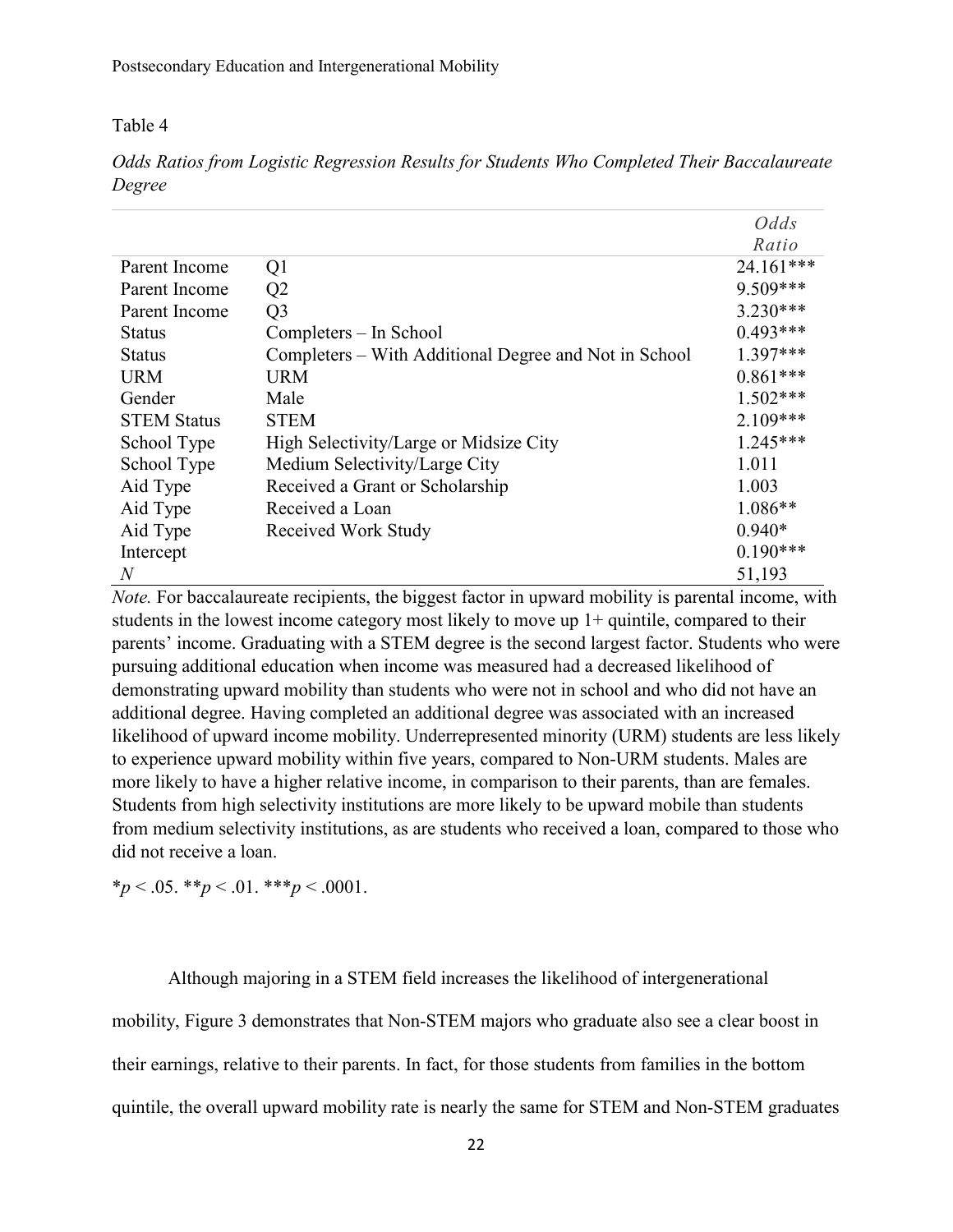(87.2 percent and 84.1 percent, respectively) and two-thirds of Non-STEM graduates from the second quintile have moved up at least one quintile within 5 years of receiving their degree. Similarly, 41.7 percent of Non-STEM graduates from the third quintile have comparatively higher earnings than their parents had when their children were attending college. Nevertheless, consideration of the patterns within a given quintile indicate that STEM majors are more likely than Non-STEM majors to move up more than two quintiles from their parents' relative position.



Note. Income ranges are rounded to the nearest 500 dollars. Student income quintiles are distinguished by shades of gray, with lighter shades of gray representing lower quintiles and darker shades higher quintiles. The block with the lightest shade represents the percentage of students who remained in the same quintile as their parental household. Colored blocks above the "same quintile" demonstrate upward mobility, also denoted with arrows, compared to parental household quintile. Black blocks represent downward mobility. For students in quintiles 1 through 4, a higher proportion of STEM graduates were upwardly mobile than Non-STEM graduates.

As indicated above in Table 4, among the characteristics examined here, gender is a strong predictor of intergenerational mobility for students who had attended a UT System institution, with males graduates 50 percent more likely than female graduates to be upwardly mobile after controlling for in-school status, STEM vs. Non-STEM major, race/ethnicity, parent income, institution type, and financial aid type. However, as was the case with mobility rates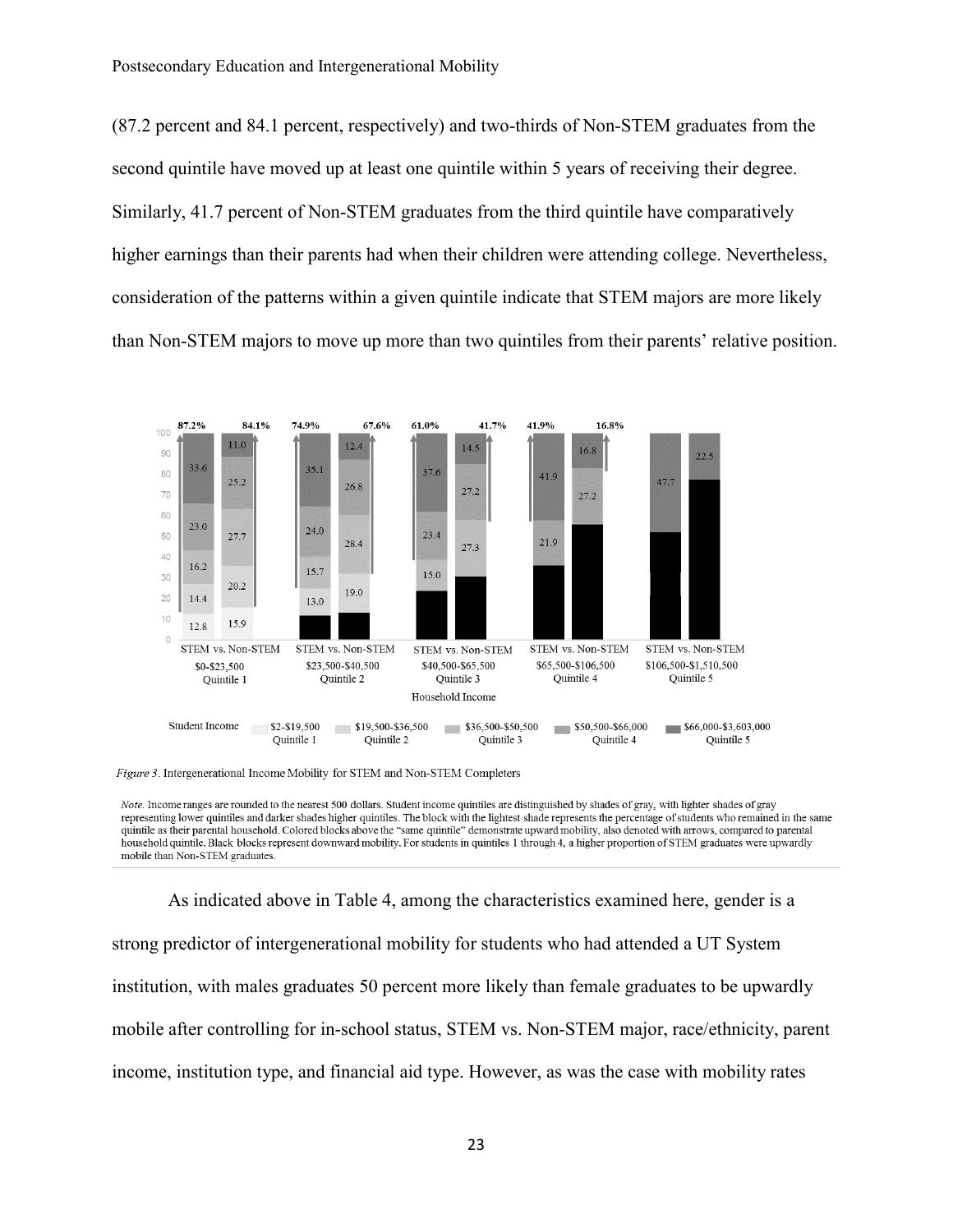based on broad areas of study, gender differences in general are greater for individuals whose parents are among higher income quintiles than the lowest quintile (Figure 4). For example, for male and female graduates from the bottom quintile, the percentage who moved up  $1+$  quintile was 85.8 and 84.4, respectively, whereas the percentage for those with parental income in the third quintile were 54.3 for males and 41.9 for females. Among graduates from the fourth quintile, over twice as many males than females displayed upward mobility. Within-quintile comparisons indicate that male graduates more frequently move up to the fourth and fifth quintile than female graduates.



Figure 4. Intergenerational Income Mobility for Male and Female Completers

Note. Income ranges are rounded to the nearest 500 dollars. Student income quintiles are distinguished by shades of gray, with lighter shades of gray representing lower quintiles and darker shades higher quintiles. The block with the lightest shade represents the percentage of students who remained in the same quintile as their parental household. Colored blocks above the "same quintile" demonstrate upward mobility, also denoted with arrows, compared to parental household quintile. Black blocks represent downward mobility. For students in quintiles 1 through 4, a higher proportion of males graduates were upwardly mobile than female graduates.

Another characteristic examined in this study for its role in intergenerational mobility was race/ethnicity. The logistic regression results presented in Tables 3 and 4 indicated that, when other important factors were controlled for, underrepresented minority (URM) students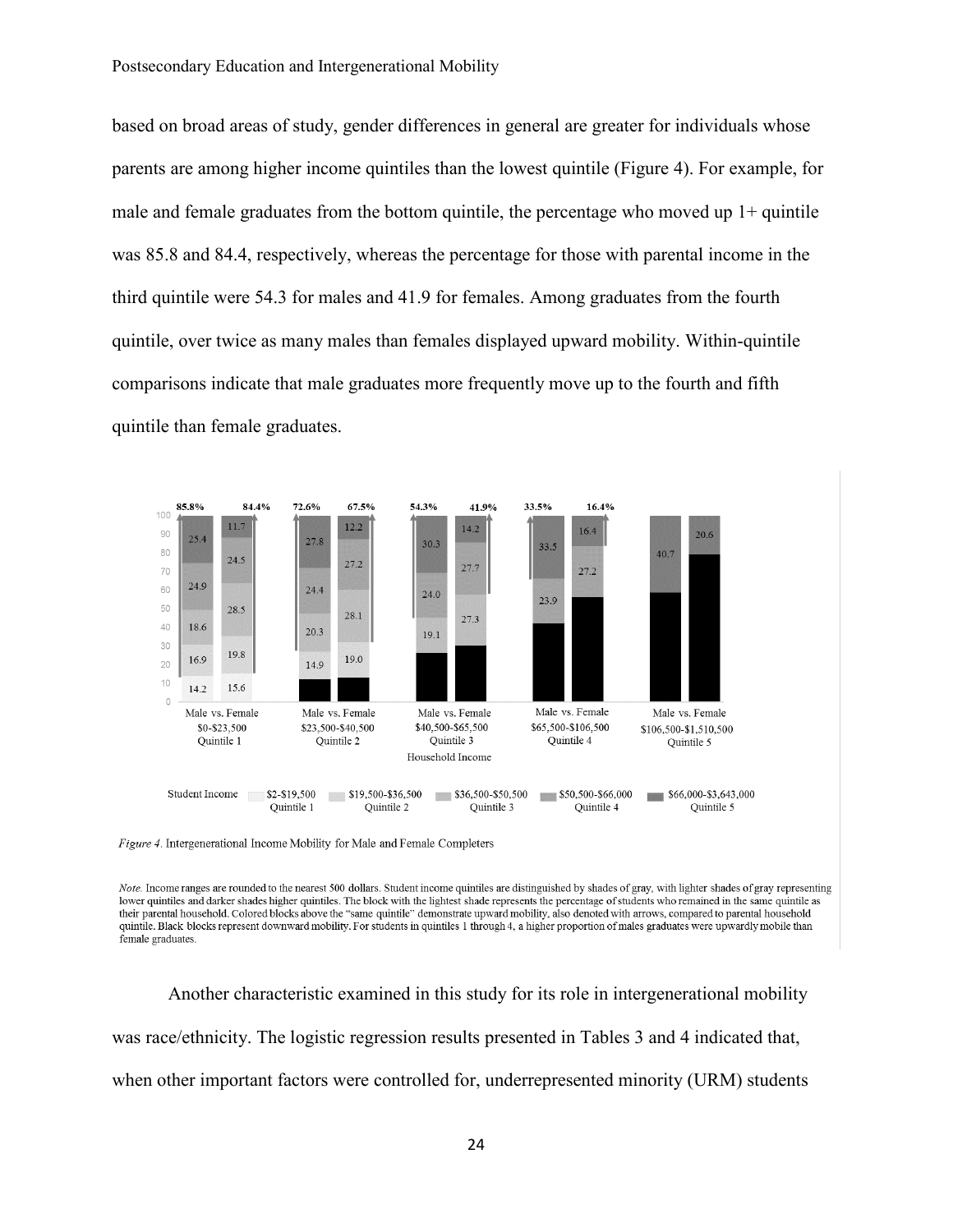were less likely than Non-URM students to move up one or more earnings quintile, relative to their parents. In the case of students who graduated (Table 4), URM individuals were 14 percent less likely to experience upward mobility within 5 years of exiting college than were Non-URM students. The transition matrix in Figure 5 suggests that, for individuals from the bottom two income quintiles, the difference in overall mobility rates of Non-URM and URM students is small.



Figure 5. Intergenerational Income Mobility for Non-URM and URM Completers

Note. Income ranges are rounded to the nearest 500 dollars. Student income quintiles are distinguished by shades of gray, with lighter shades of gray representing lower quintiles and darker shades higher quintiles. The block with the lightest shade represents the percentage of students who remained in the same quintile as their parental household. Colored blocks above the "same quintile" demonstrate upward mobility, also denoted with arrows, compared to parental household quintile. Black blocks represent downward mobility. For students in quintiles 1 through 4, a higher proportion of non-underrepresented minority graduates were upwardly mobile than underrepresented minority graduates.

Although transition matrix bar charts are useful for displaying changes in income over time in a simple manner, they can conceal important information about group differences in a population. For example, Figure 5 does not take into account that URM students are more heavily represented in the bottom two income quintiles, while Non-URM students compose a greater proportion of the top two income quintiles (Table 5). In this study, Non-URM individuals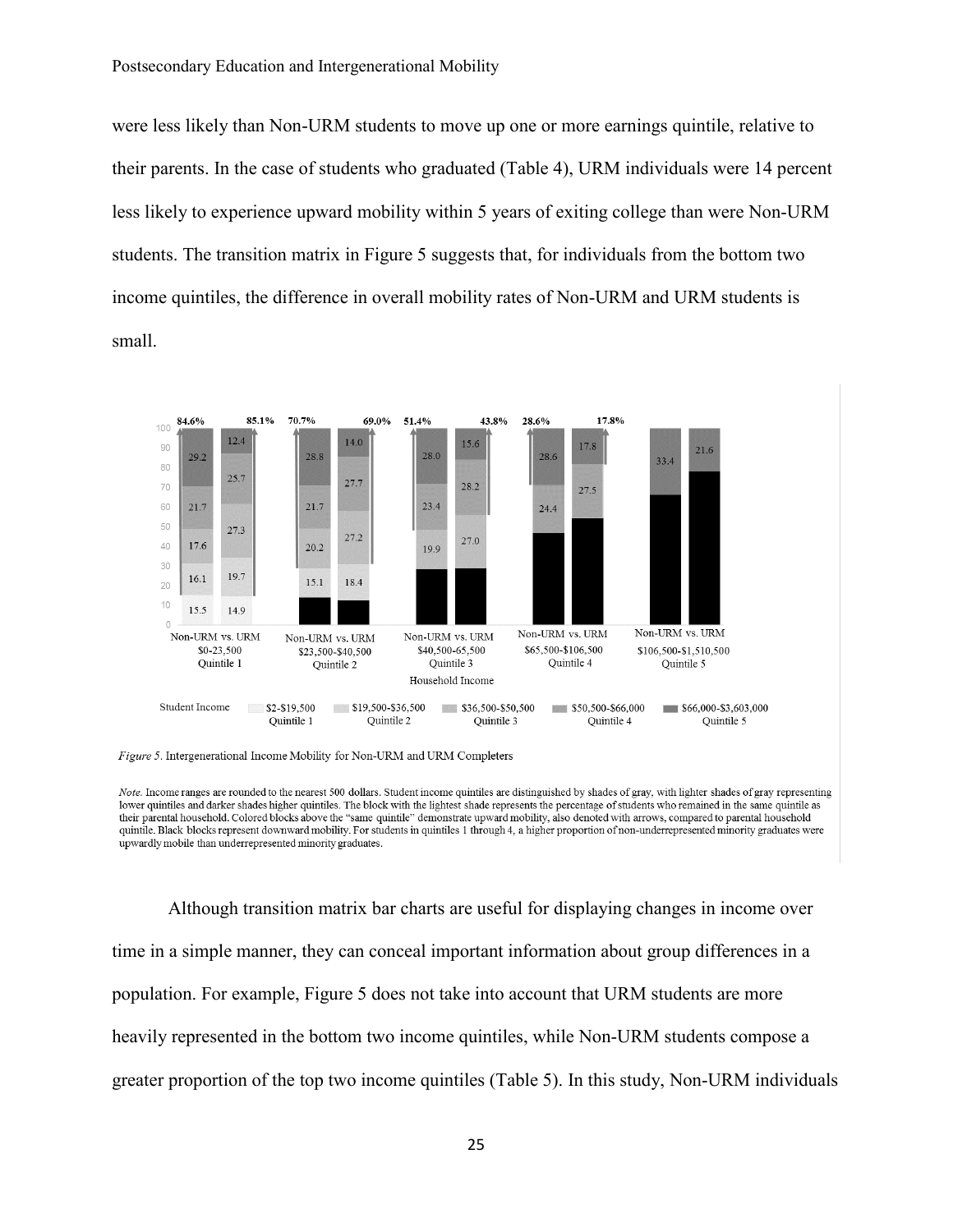are more likely than URM individuals to see a mobility benefit from higher education and this difference is the greatest for the fourth quintile, in which 68.6 percent of the population is Non-URM. The pattern of higher mobility rates for Non-URM students holds true in logistic regression analyses both when other factors, such as gender and major, are taken into consideration and when they are not.

## Table 5

| Parental |         |            |
|----------|---------|------------|
| Quintile | Non-URM | <b>URM</b> |
|          | 27.7%   | 72.4%      |
| 2        | 27.9%   | 72.1%      |
| 3        | 40.8%   | 59.2%      |
| 4        | 54.7%   | 45.3%      |
| 5        | 68.6%   | 31.4%      |
| All      | 45.2%   | 54.8%      |
|          |         |            |

*Proportion of Non-URM and URM Students in Each Parental Household Income Quintile*

Other factors of interest in the logistic regression analyses were the influence on inschool status, institution type, and financial aid type on this investigation's measurement of upward income mobility. When focusing only on students who received their bachelor's degree (Table 4), completers who were pursuing additional education at the time income was measured were 51 percent less likely to have higher relative earnings than their parental household while the student was an undergraduate, compared to completers who were not enrolled in college five years after receiving the baccalaureate degree. In contrast, completers who received an additional degree or certification and were not currently in school were 40 percent more likely than completers who had not obtained an additional degree or certificate to have moved up 1+ quintile, relative to their parents.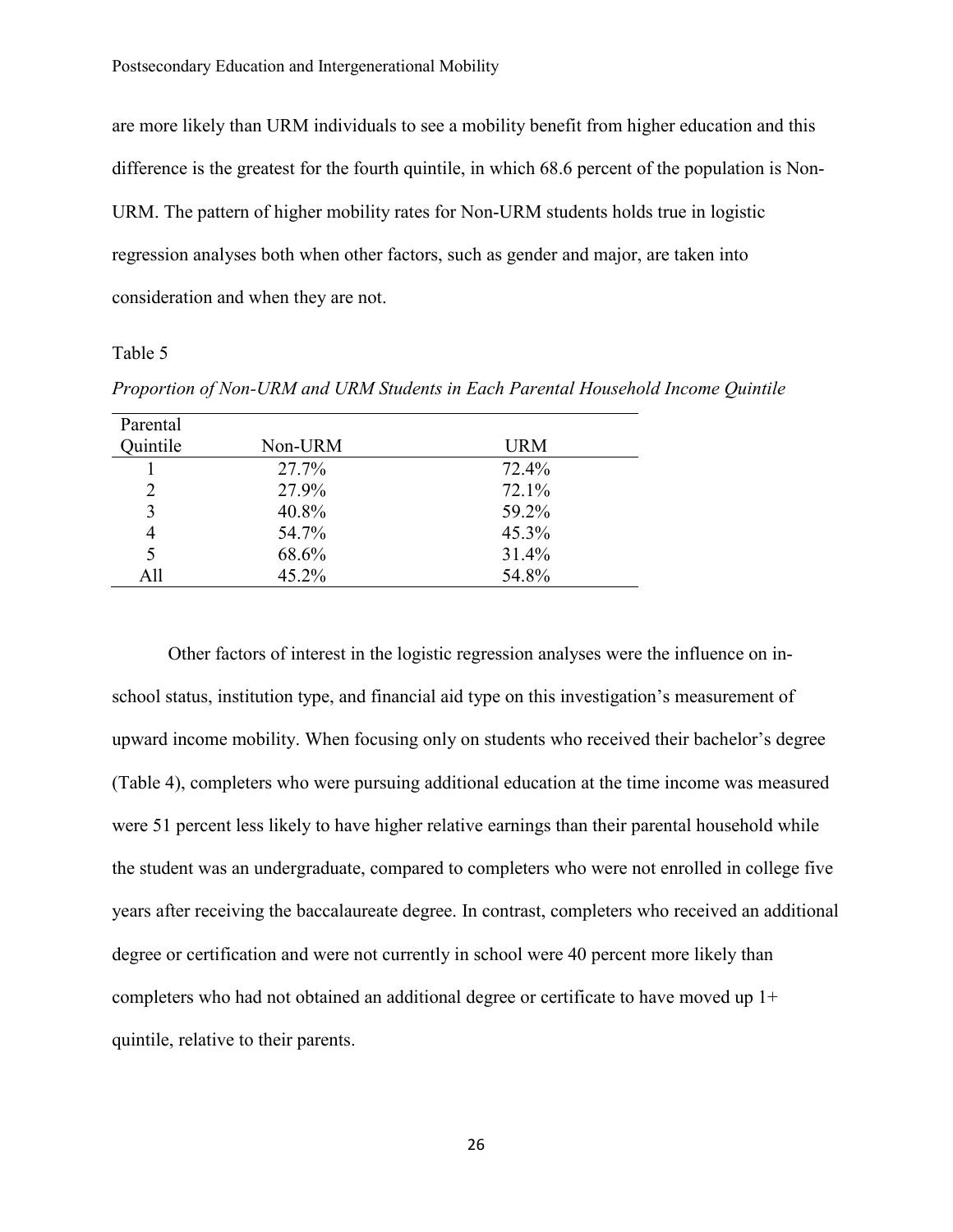Institutions at the UT System were placed into three categories when entered into the model, based of two characteristics, admissions selectivity and the size of the city in which they were located. The three categories were High Selectivity/Large or Midsize City (two institutions), Medium Selectivity/Large City (three institutions), Medium Selectivity/Midsize or Small City (three institutions). As demonstrated in Table 6, there is a notable association between institution type and parental household income, where over half of the students who attended high selectivity institutions were from households in the highest two income quintiles, approximately 45 percent of the students in the Medium Selectivity/Large City category from were households in the third and fourth quintile, and more than 50 percent of the students in the Medium Selectivity/Midsize or Small City category were from households in the lowest two income quintiles.

## Table 6

| Parental | High Selectivity / Large or | Medium Selectivity / Large | Medium Selectivity/   |
|----------|-----------------------------|----------------------------|-----------------------|
| Quintile | Midsize City                | City                       | Midsize or Small City |
|          | 13.0%                       | 16.0%                      | 26.3%                 |
|          | 13.2%                       | 19.6%                      | 28.5%                 |
|          | 18.6%                       | 22.5%                      | 20.3%                 |
|          | 23.0%                       | 22.6%                      | 15.5%                 |
|          | 32.3%                       | 19.3%                      | 9.5%                  |
| All      | 100.0%                      | 100.0%                     | 100.0%                |

*Parental Quintile Distribution for Types of Institution*

Among graduates (Table 4), students who had attended institutions with high admissions selectivity and that were located in a midsize or large city were 25 percent more likely to demonstrate upward mobility than students who had attended institutions with medium selectivity and that were located in midsize or small cities, controlling for parental income, major, gender, race/ethnicity, and financial aid type. For the medium selectivity institutions,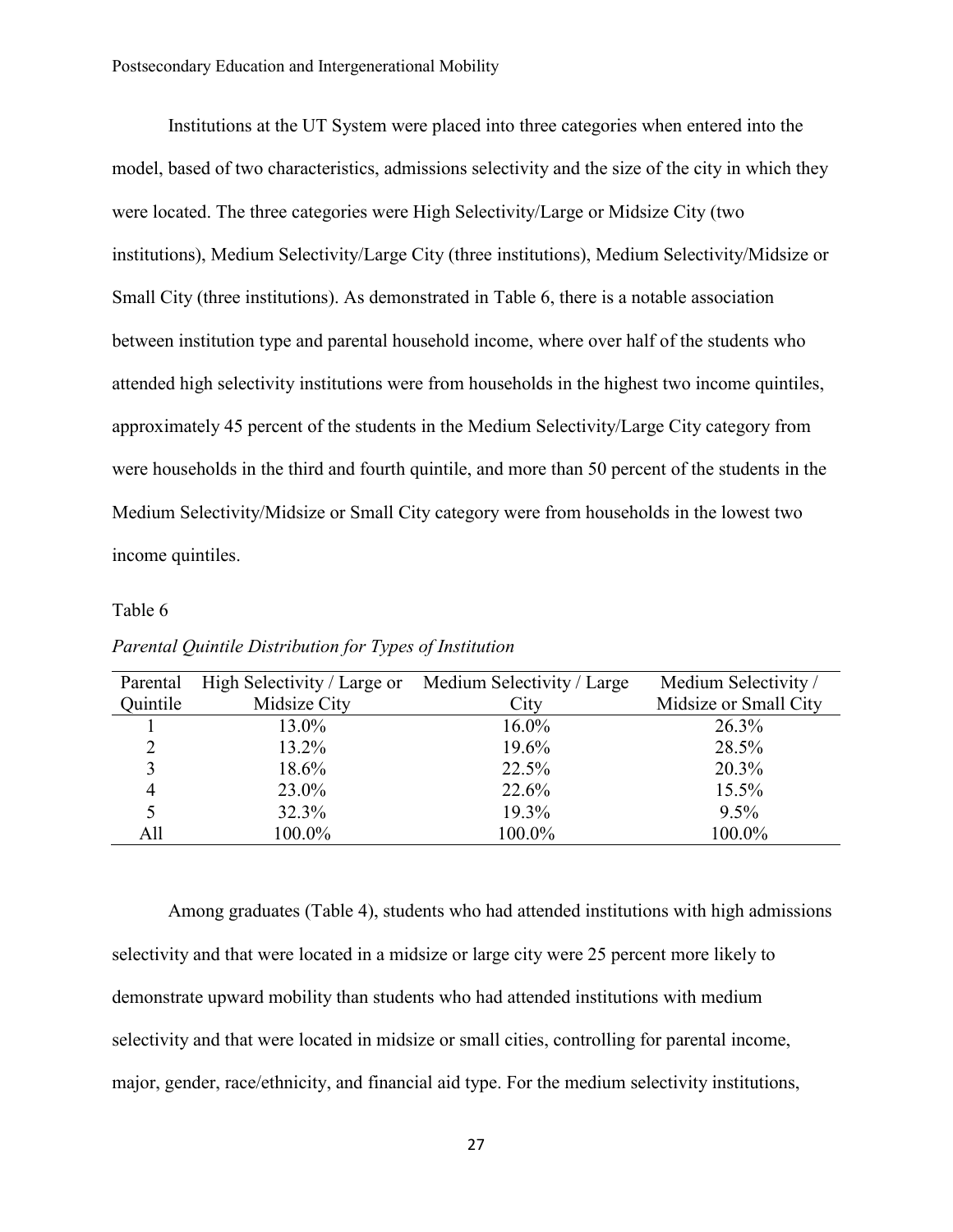#### Postsecondary Education and Intergenerational Mobility

comparisons on the city size were not statistically significant. The logistic regression results suggest that differences in upward mobility based on institution attended are largely accounted for by the parental income terms.

The results for the effect of type of financial aid received while pursuing a baccalaureate degree were also mixed. While graduates who had received work study aid were less likely to move up one or more income quintile than those who had not, graduates who had received student loans were 9 percent more likely to move upward. Receiving a grant or scholarship neither increased nor decreased the likelihood of upward mobility. However, it is possible that differences exist among students who received need-based versus merit-based grant and scholarship aid. In order to avoid collinearity between financial aid type and parental income in the logistic regression models, grant and scholarship aid with different award criteria were combined into a single category.

#### **Discussion**

In the section above, descriptive and inferential results pertaining to the intergenerational mobility of former UT System students were presented. The primary focus was to explore the degree to which these students demonstrated higher relative earnings than their parents five years after exiting a UT System institution. The decision to place the emphasis on upward mobility, rather than also consider apparent downward mobility, for example, was primarily a result of the limitations of the data available. Parental household income was measured when students first applied for financial aid, while student income was measured five years after they left a baccalaureate program. Thus, earnings for parents were gathered at later career stages than were earnings for their children. As such, the mobility rates presented here are likely an underestimate of the mobility that would be seen if income for both populations were measured at similar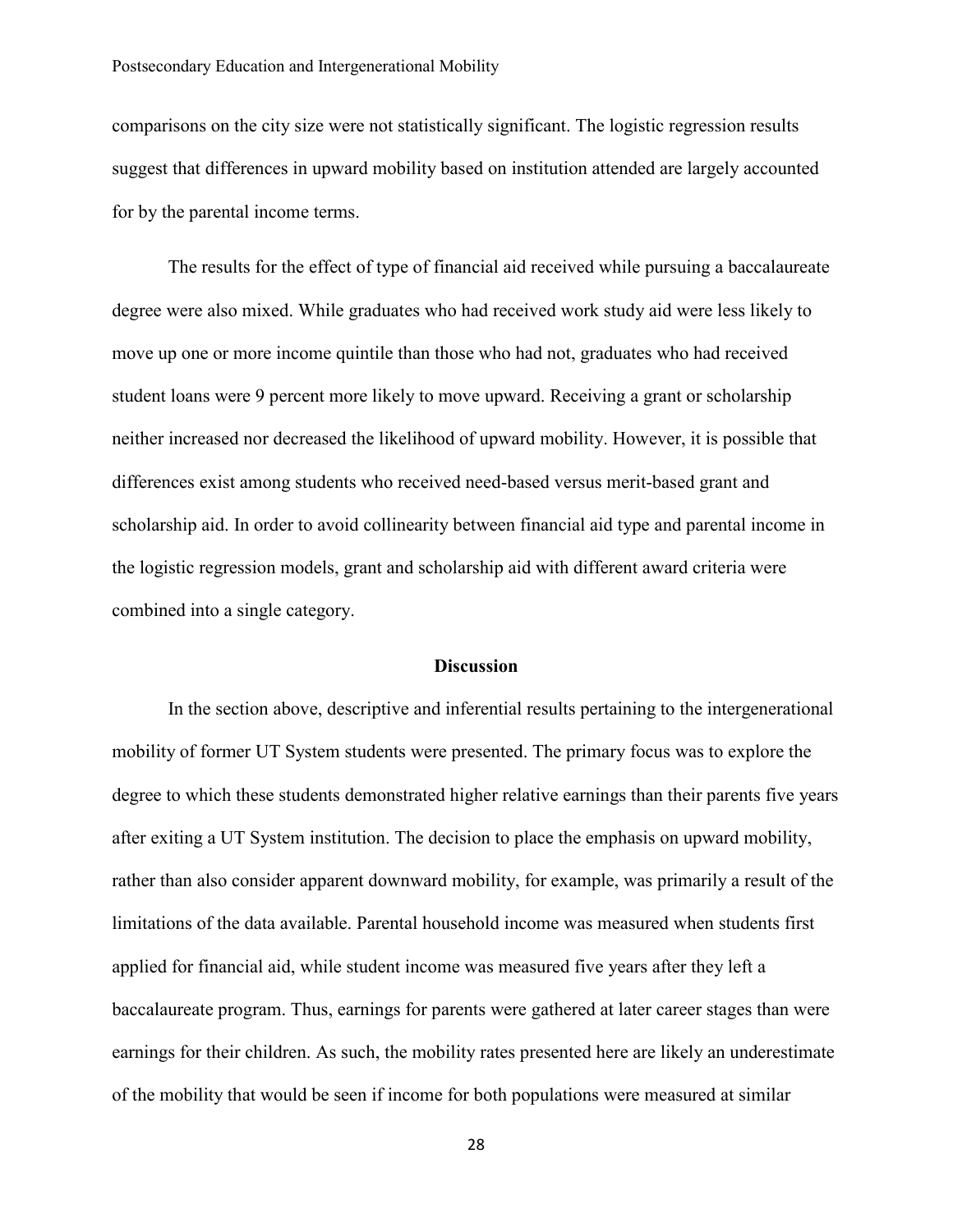points in the life cycle. In addition, parental income could represent earnings from one to three people, while child income is individual earnings. "Downward" trends, therefore, may merely reflect the fact that the individual income of a child is less than the combined income of the parental household.

The results of this study indicate that many former UT System students demonstrate increased relative income mobility compared to their parents' household as soon as five years after leaving college. This is particularly true for students from lower income families. While completing a degree is not necessarily mandatory for experiencing an earnings boost, receiving a baccalaureate degree clearly increases the likelihood of upward mobility. Completion itself, however, is not the only factor that affects intergenerational changes in financial status. Choice of major has a significant role in mediating income persistence across generations, with STEM majors more likely than Non-STEM majors to move up one or more income quintile, in comparison to their parents. However, many Non-STEM graduates also see a financial lift and, if two of the goals for attending college are discovering one's academic passion and improving on the relative socioeconomic position of the family born into, many UT System graduates are arguably achieving those goals, regardless of their choice of major.

Differences in intergenerational mobility are found on the basis of gender, with females demonstrating more income persistence than males. This finding is consistent with some prior work, such as that by Blanden et al. (2014), where the researchers discovered that income persistence across generations in the United States is greater for women than for men, even when education is taken into consideration. However, other investigations have resulted in disparate conclusions regarding gender differences in cross-generational mobility and researchers have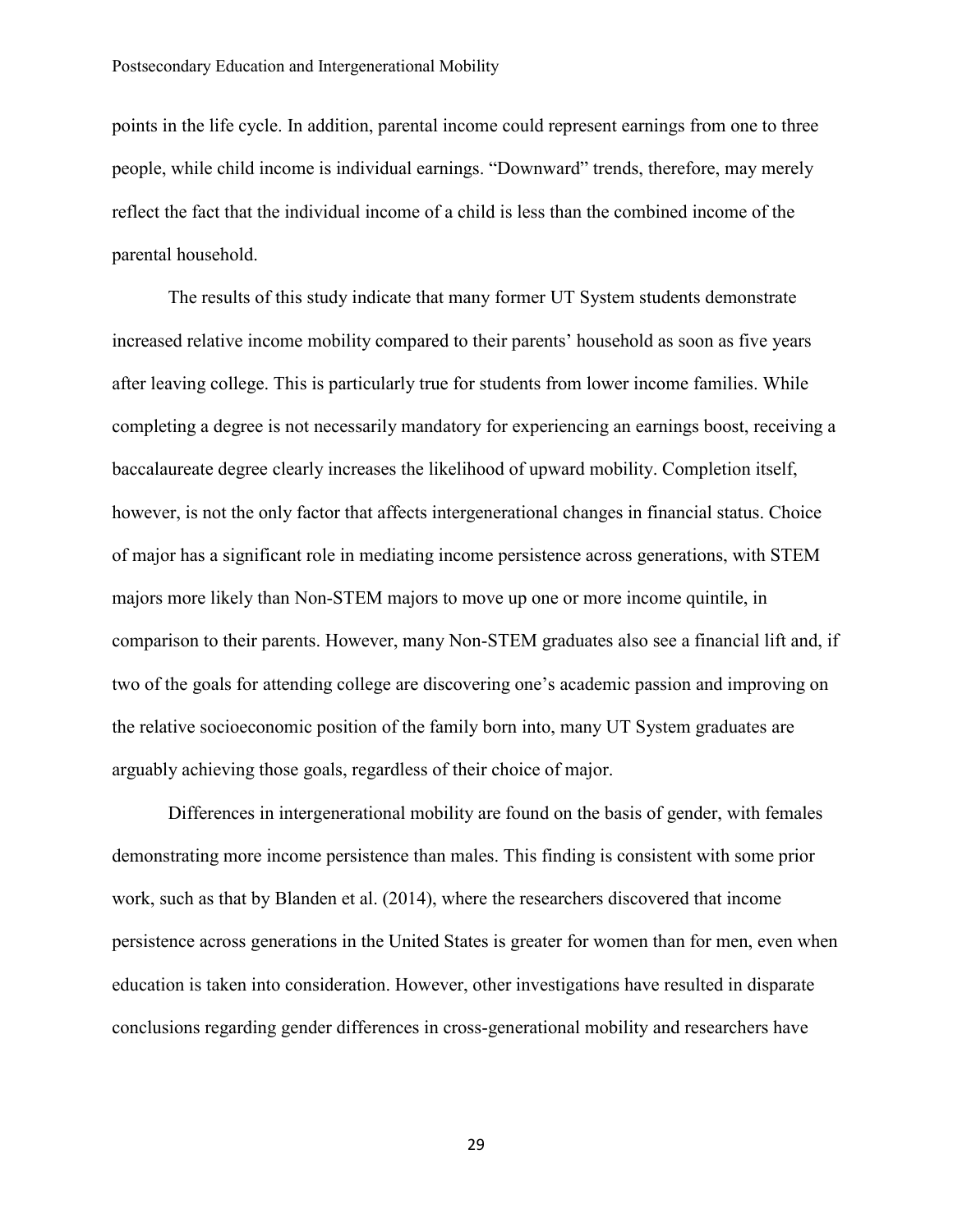argued that some of the factors that contribute to mobility may differ for men and women (for example, see discussions by Isaacs et al., 2008; Gayle et al., 2015; Mitnik et al., 2015).

Similarly, race/ethnicity has a complicated role in intergenerational mobility. In general, research in the United States has indicated that mobility rates for African-Americans and Hispanics are lower than for Whites (Bhattacharya and Mazumder, 2011; Chetty et al., 2018; Davis and Mazumder, 2018; Mazumder, 2014). In the analysis presented here for college graduates, underrepresented minority students also experienced overall lower rates of intergenerational upward mobility overall than did non-underrepresented minority students. However, at the lowest income levels, the difference in mobility rates is quite small. This pattern is at least partially consistent with research conducted by Palomino et al. (2017), which indicated that children's total education is a mediating factor for the influence of race/ethnicity on income persistence, particularly for individuals from households the lowest and highest ends of the income distribution.

Overall, the results of this investigation provide only partial evidence in support of previous findings indicating that American children from the bottom and top quintiles have difficulty achieving upward mobility in comparison to their parents (e.g., Isaacs et al., 2008; Russell Sage Foundation, 2016). In fact, the relative economic status for students from the bottom quintile improved for 86 percent of UT System graduates and nearly 60 percent of nongraduates, a finding that is also consistent with Palomino et al.'s (2017) investigation. In contrast, only 24 percent of graduates from the fourth quintile displayed higher relative earnings compared to their parental household and the relative earnings of approximately 70 percent of students from the fifth quintile were lower compared to their parents. It is important to note again, however, that this result may be an outgrowth of 1) the different times in the lifecycle that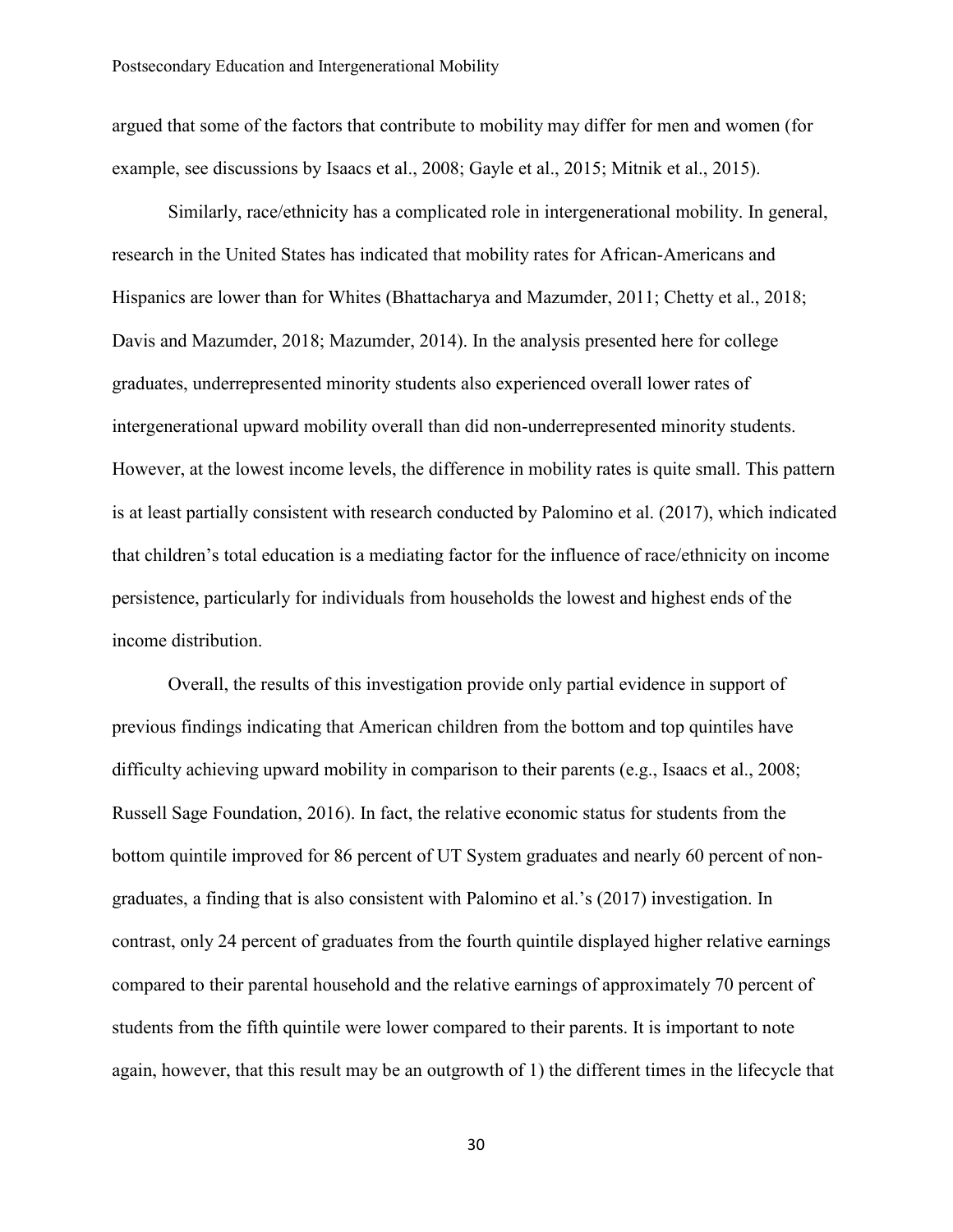child versus parental household income was measured (for example, 11 percent of the UT System baccalaureate recipients were in the process of continuing their education at the time of measurement) or 2) the fact that student income is always for one individual, but parental household income could be for one to three individuals.

In general, this initial intergenerational mobility study at the UT System provides clear evidence that receiving a bachelor's degree contributes to upward intergenerational mobility for many individuals from low- and middle-income families and that this benefit is seen as early as five years after completing college. However, the results presented have important implications for the role of higher education in Texas's economy. When parental income, degree completion, and other factors are accounted for, female former students experienced lower rates of upward income mobility than did male students. Furthermore, students from an underrepresented minority group were less likely overall to have a higher relative income compared to their parents than were non-underrepresented minority students. As the Hispanic population, in particular, of Texas is expected to more than double by 2050, it is crucial to not only enroll and graduate more Hispanic students from lower income families, but to also ensure that Hispanic (and other underrepresented minority) students from middle-income families achieve the same level of economic benefit from degree completion as non-underrepresented minority students do. Future research will investigate the potential ways that gender and race/ethnicity interact in mobility trends, as well as explore the differences in mobility rates for the most common majors at UT System academic institutions.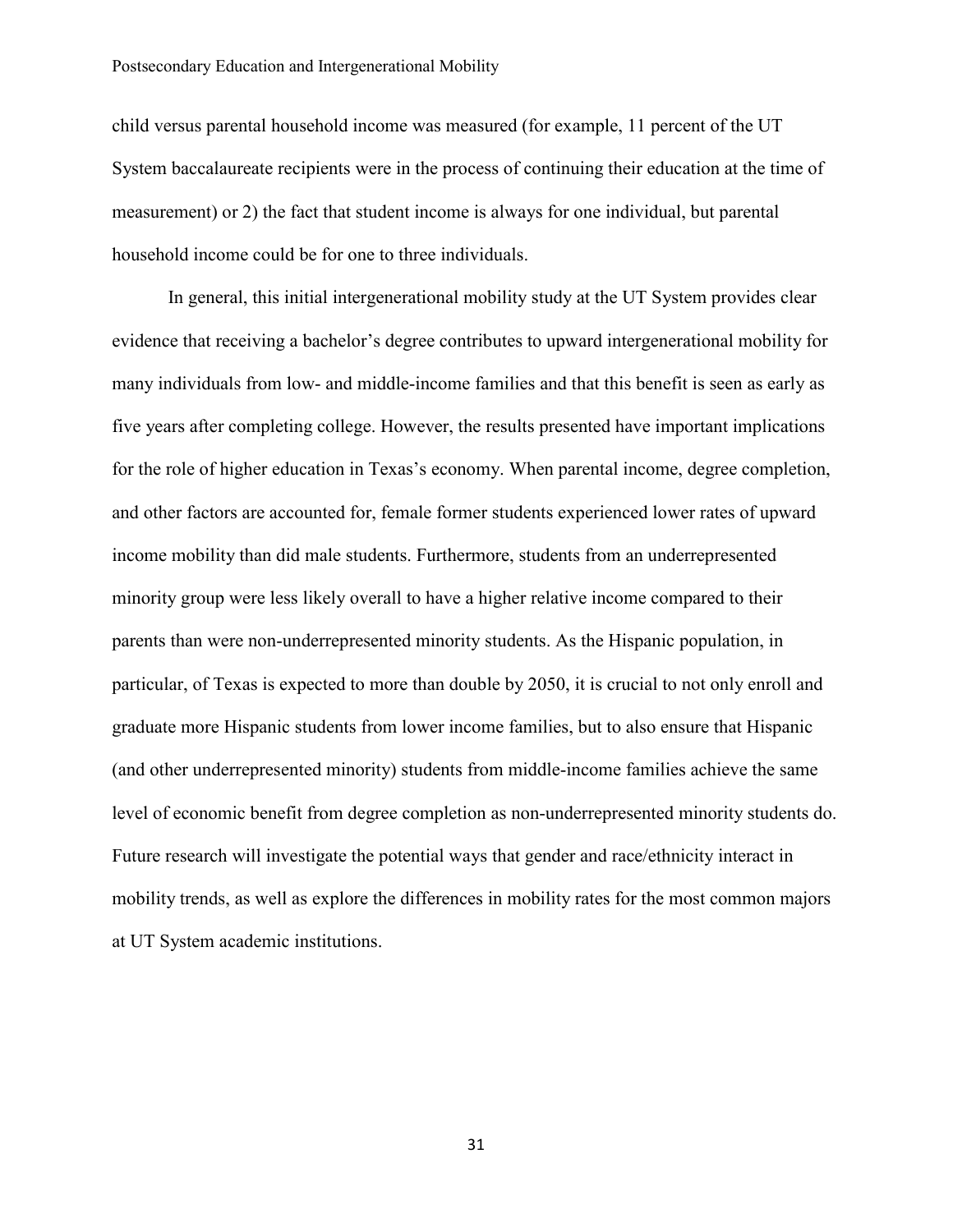## **References**

- Akee, R., Jones, M., & Porter, S. (2017). *Race matters: income shares, income inequality, and income mobility for all U.S. races*. doi:10.3386/w23733
- Becker, G.S., Kominers, S.D., Murphy, K.M., & Spenkuch, J.L. (2018). *A theory of intergenerational mobility*. Retrieved from [https://www.ssrn.com/abstract=2652891.](https://www.ssrn.com/abstract=2652891)
- Becker, G.S. & Tomes, N. (1979). An equilibrium theory of the distribution of income and intergenerational mobility. *Journal of Political Economy,87(6),*1153-1189. doi:10.1086/260831
- Becker, G.S. & Tomes, N. (1986). Human capital and the rise and fall of families. *Journal of Labor Economics,4(3),*1-39. doi: 10.1086/298118
- Bhattacharya, D., & Mazumder, B. (2011). A nonparametric analysis of black-white differences in intergenerational income mobility in the United States. *Quantitative Economics, 2*(3), 335-379. doi:10.3982/qe69
- Black, S. E., & Devereux, P. J. (2011). Recent developments in intergenerational mobility. *Handbook of Labor Economics, 4*(B), 1487-1541. doi:10.1016/s0169-7218(11)02414-2
- Blanden, J. (2013). Cross-country rankings in intergenerational mobility: a comparison of approaches from economics and sociology. *Journal of Economic Surveys, 27*(1), 38-73. doi:10.1111/j.1467-6419.2011.00690.x
- Blanden, J., Haveman, R., Smeeding, T., & Wilson, K. (2014). Intergenerational mobility in the United States and Great Britain: a comparative study of parent-child pathways. *Review of Income and Wealth, 60*(3), 425-449. doi:10.1111/roiw.12032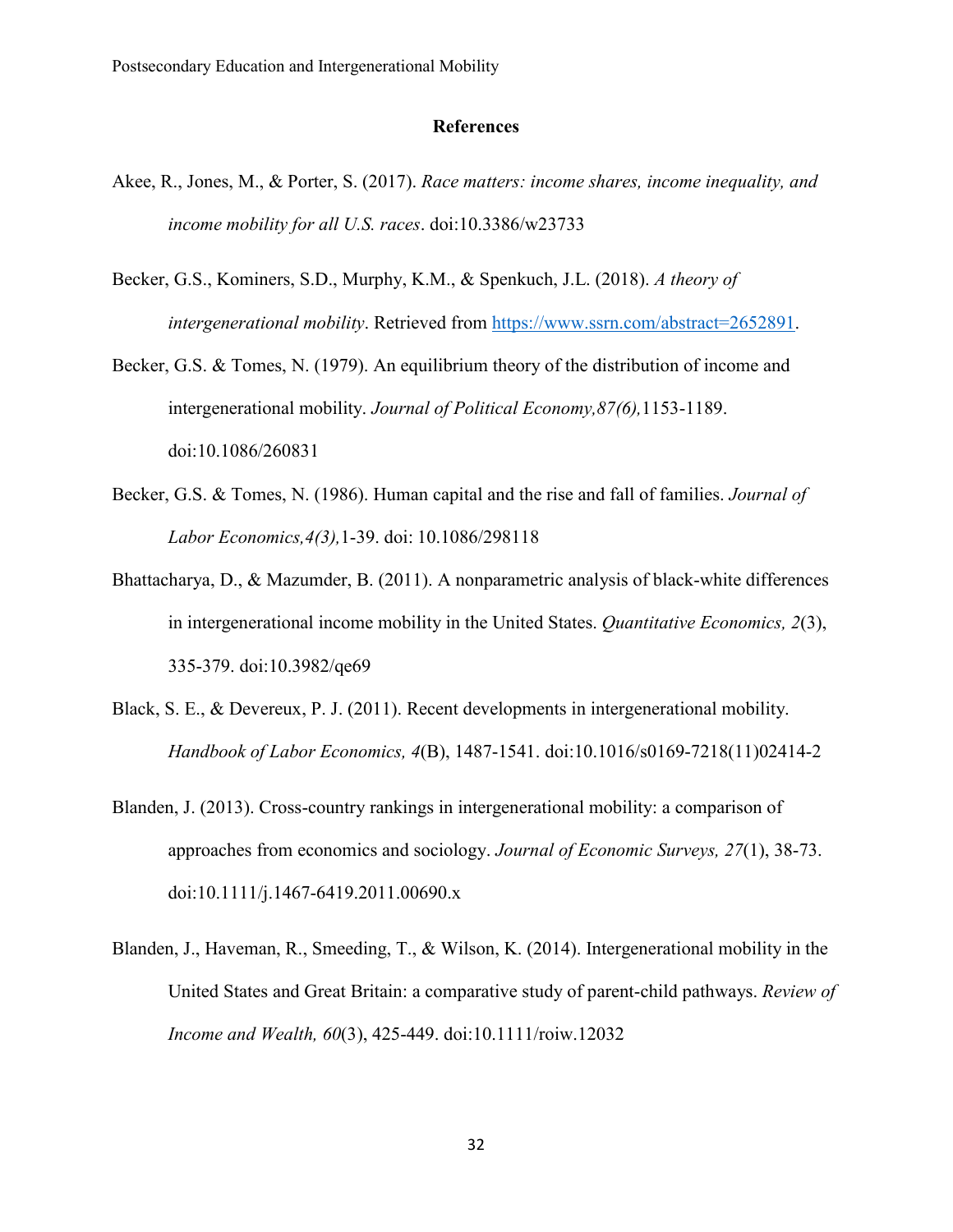- Bloome, D. (2015). Income inequality and intergenerational income mobility in the United States. *Social Forces, 93*(3), 1047-1080. doi:10.1093/sf/sou092
- Bloome, D., & Western, B. (2011). Cohort change and racial differences in educational and income mobility. *Social Forces, 90*(2), 375-395. doi:10.1093/sf/sor002
- Bradley, K. (2017). *Relative and absolute income mobility variation in the United States: 1968 - 1997*. Retrieved from https://economics.yale.edu/sites/default/files/files/Undergraduate/Nominated Senior Essays/2016-17/Katherine\_Bradley\_Senior Essay.pdf.
- Brunori, P., Ferreira, F. H., & Peragine, V. (2013). Inequality of opportunity, income inequality, and economic mobility: some international comparisons. *Getting Development Right,* 85- 115. doi:10.1057/9781137333117\_5
- Carneiro, P., Garcia, I. L., Salvanes, K., & Tominey, E. (2015). *Intergenerational mobility and the timing of parental income* (Working paper No. CWP66/15). The Institute for Fiscal Studies, Department of Economics, UCL. Retrieved from [https://www.ifs.org.uk/uploads/cemmap/wps/cwp661515.pdf.](https://www.ifs.org.uk/uploads/cemmap/wps/cwp661515.pdf)
- Carnevale, A. P., Cheah, B., & Hanson, A. R. (2015). *The economic value of college majors*. Retrieved from<https://cew.georgetown.edu/cew-reports/valueofcollegemajors/>
- Carnevale, A. P., Fasules, M., Bond Huie, S. A., & Troutman, D. R. (2017). *Major matters most: the economic value of bachelor's degrees from the University of Texas System*. Washington DC & Austin, TX: Georgetown University Center on Education and the Workforce and The University of Texas System. Retrieved from [https://cew.georgetown.edu/wp-content/uploads/UT-System.pdf.](https://cew.georgetown.edu/wp-content/uploads/UT-System.pdf)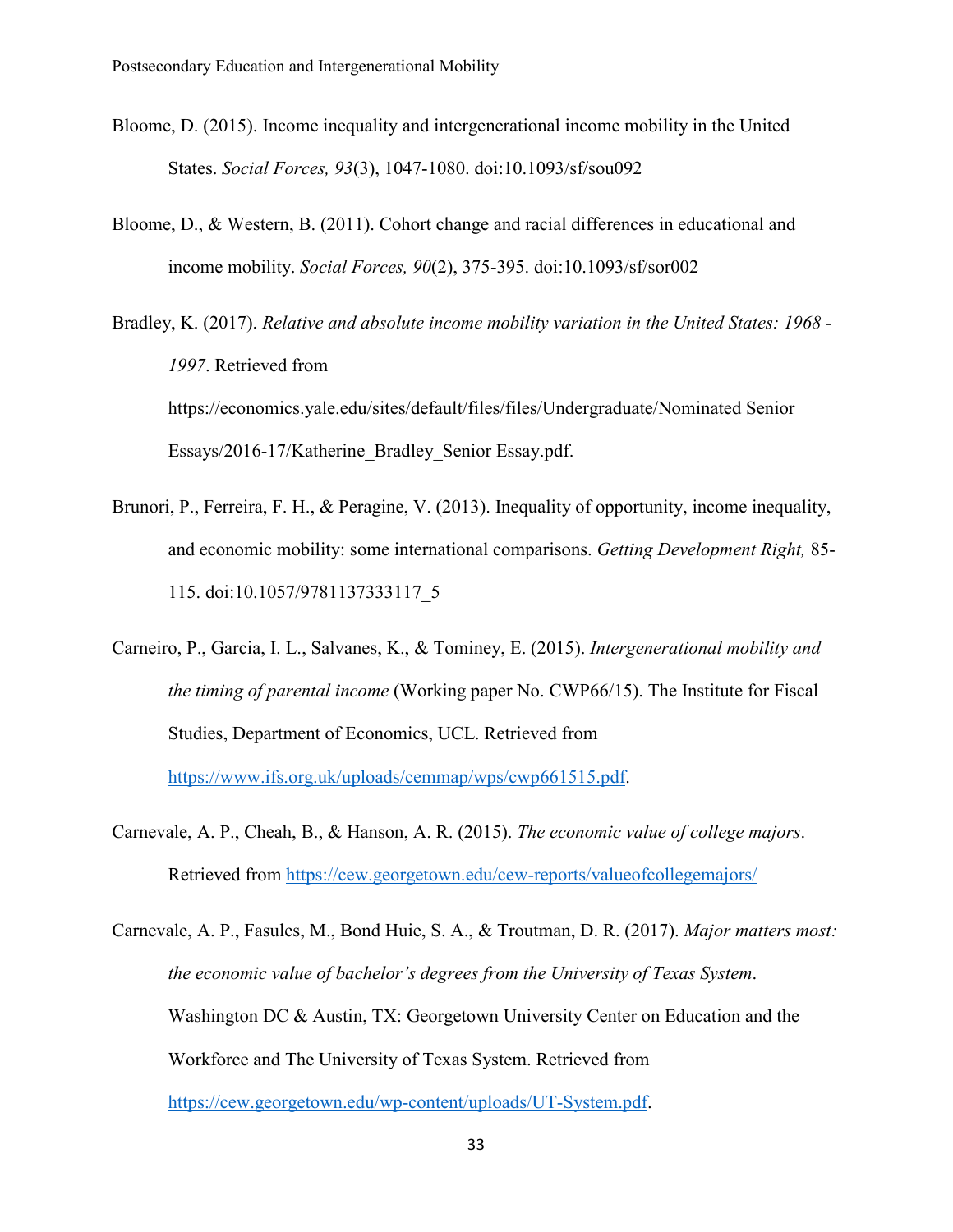- Carnevale, A. P., Strohl, J., & Melton, M. (2011). *What's it worth?: the economic value of college majors*. Washington, DC: Georgetown University Center on Education and the Workforce. Retrieved from [https://cew.georgetown.edu/cew-reports/whats-it-worth-the](https://cew.georgetown.edu/cew-reports/whats-it-worth-the-economic-value-of-college-majors/)[economic-value-of-college-majors/.](https://cew.georgetown.edu/cew-reports/whats-it-worth-the-economic-value-of-college-majors/)
- Cataldi, E. F., Siegel, P., Shepherd, B., & Cooney, J. (2014). *Baccalaureate and Beyond: a first look at the employment experiences and lives of college graduates, 4 years on* (Working paper No. B&B:08/12). Washington DC: U.S. Department of Education National Center for Education Statistics, Institute of Education Sciences. Retrieved from [https://nces.ed.gov/pubs2014/2014141.pdf.](https://nces.ed.gov/pubs2014/2014141.pdf)
- Causa, O., & Johansson, Å. (2010). Intergenerational social mobility in OECD countries. *OECD Journal: Economic Studies, 2010*(1), 1-44. doi:10.1787/eco\_studies-2010-5km33scz5rjj
- Chay, K. Y., Guryan, J., & Mazumder, B. (2014). *Early life environment and racial inequality in education and earnings in the United States* (Working paper No. 2014-28). Chicago, IL: Federal Reserve Bank of Chicago. Retrieved from

[https://www.chicagofed.org/publications/working-papers/2014/wp2014-28.](https://www.chicagofed.org/publications/working-papers/2014/wp2014-28)

- Chetty, R., Friedman, J., Saez, E., Turner, N., & Yagan, D. (2017). *Mobility report cards: the role of colleges in intergenerational mobility*. doi:10.3386/w23618
- Chetty, R., Hendren, N., Jones, M. R., & Porter, S. R. (2018). *Race and economic opportunity in the United States: an intergenerational perspective*. doi:10.3386/w24441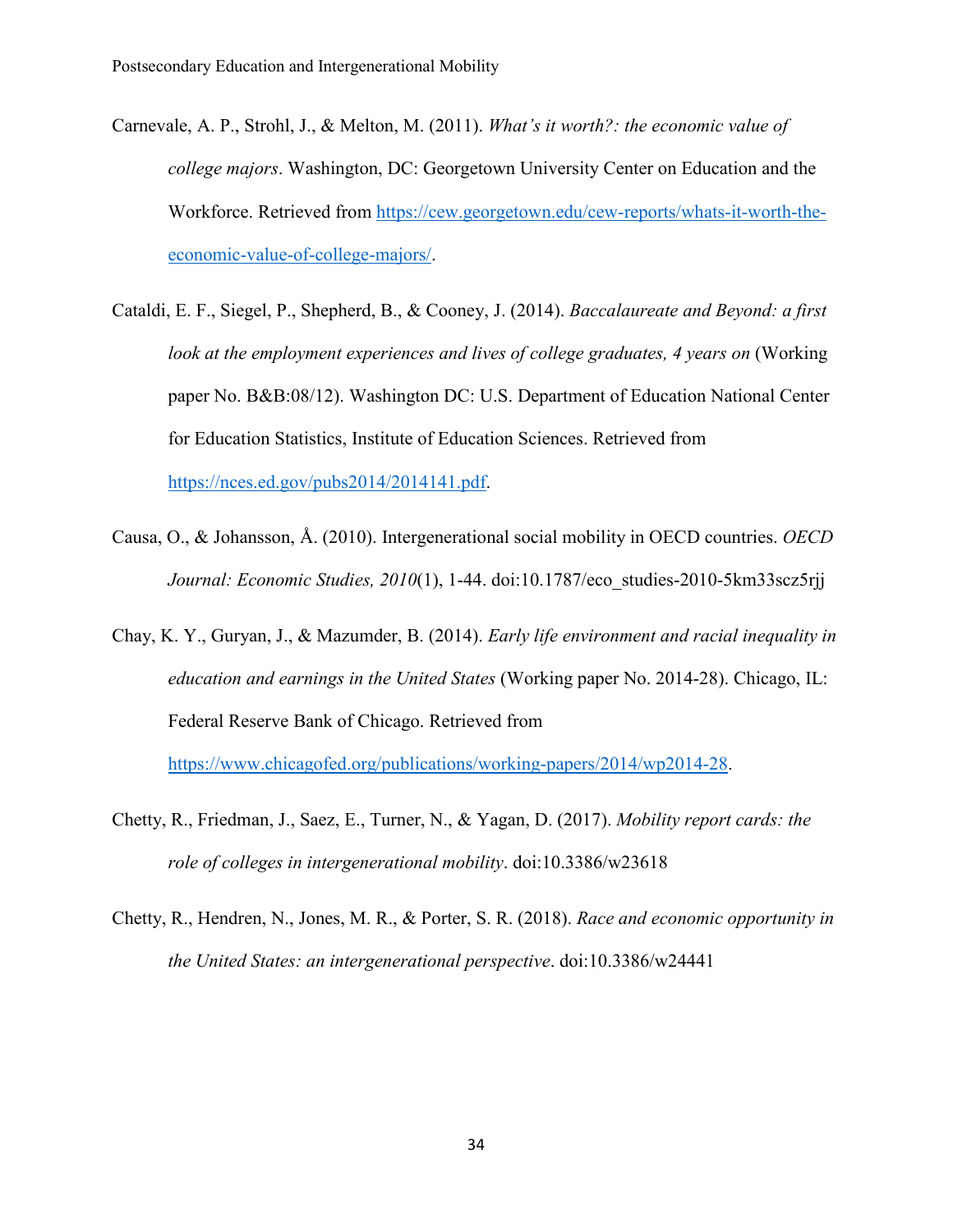- Chetty, R., Hendren, N., Kline, P., & Saez, E. (2014). Where is the land of opportunity?: the geography of intergenerational mobility in the United States. *Quarterly Journal of Economics, 129*(4), 1553-1623. Retrieved from [http://www.equality-of](http://www.equality-of-opportunity.org/assets/documents/mobility_geo.pdf)[opportunity.org/assets/documents/mobility\\_geo.pdf](http://www.equality-of-opportunity.org/assets/documents/mobility_geo.pdf)
- Corak, M. (2006). Do poor children become poor adults?: lessons from a cross-country comparison of generational earnings mobility. *Dynamics of Inequality and Poverty (Research on Economic Inequality), 13*, 143-188. doi:10.1016/s1049-2585(06)13006-9
- Corak, M. (2013). Income inequality, equality of opportunity, and intergenerational mobility. *Journal of Economic Perspectives, 27*(3), 79-102. doi:10.1257/jep.27.3.79
- Davis, J., & Mazumder, B. (2017). *The decline in intergenerational mobility after 1980* (Working paper No. 2017-05). Chicago, IL: Federal Reserve Bank of Chicago. Retrieved from [https://www.chicagofed.org/publications/working-papers/2017/wp2017-05.](https://www.chicagofed.org/publications/working-papers/2017/wp2017-05)
- Davis, J., & Mazumder, B. (2018). Racial and ethnic differences in the geography of intergenerational mobility. *SSRN Electronic Journal*. doi:10.2139/ssrn.3138979
- Gayle, G.-L., Golan, L., & Soytas, M. A. (2015). *What is the source of the intergenerational correlation in earnings* (Working paper No. 2015-019A). St. Louis, MO: Federal Reserve Bank of St. Louis. Retrieved from [https://files.stlouisfed.org/files/htdocs/wp/2015/2015-](https://files.stlouisfed.org/files/htdocs/wp/2015/2015-019.pdf) [019.pdf.](https://files.stlouisfed.org/files/htdocs/wp/2015/2015-019.pdf)
- Greenstone, M., Looney, A., Patashnik, J., & Yu, M. (2013). *Thirteen economic facts about social mobility and the role of education*. Washington, DC: The Hamilton Project, Brookings Institution. Retrieved from [https://www.brookings.edu/wp](https://www.brookings.edu/wp-content/uploads/2016/06/THP_13EconFacts_FINAL.pdf)[content/uploads/2016/06/THP\\_13EconFacts\\_FINAL.pdf.](https://www.brookings.edu/wp-content/uploads/2016/06/THP_13EconFacts_FINAL.pdf)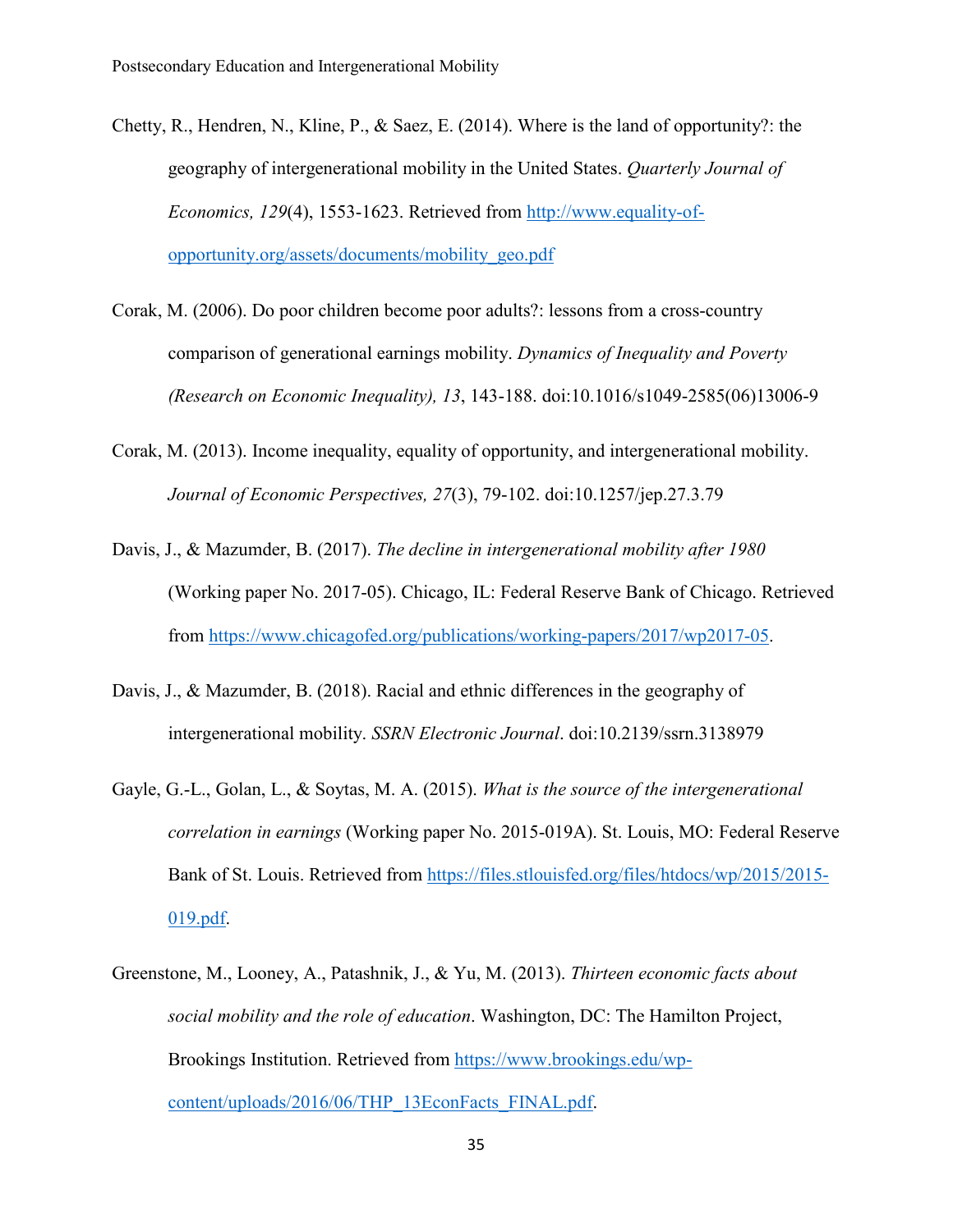Hershbein, B., Harris, B. H., & Kearney, M. S. (2014). *Major decisions: graduates' earnings growth and debt repayment*. Washington, DC: The Hamilton Project, Brookings Institution. Retrieved from [http://www.hamiltonproject.org/papers/major\\_decisions\\_graduates\\_earnings\\_growth\\_deb](http://www.hamiltonproject.org/papers/major_decisions_graduates_earnings_growth_debt_repayment)

t repayment

- Hershbein, B. & Kearney, M. (2014). *Major decisions: what graduates earn over their lifetimes.* Washington, DC: The Hamilton Project, Brookings Institution. Retrieved from [http://www.hamiltonproject.org/papers/major\\_decisions\\_what\\_graduates\\_earn\\_over\\_thei](http://www.hamiltonproject.org/papers/major_decisions_what_graduates_earn_over_their_lifetimes) r lifetimes.
- Humphreys, D. & Kelly, P. (2014). *How liberal arts and sciences majors fare in employment*. Washington, DC: Association of American Colleges and Universities.
- Isaacs, J.B., Sawhill, I.V., & Haskins, R. (2008). *Getting ahead or losing ground: economic mobility in America*. Washington, DC: Economic Mobility Project, Brookings Institution. Retrieved from [https://www.brookings.edu/wp-](https://www.brookings.edu/wp-content/uploads/2016/06/02_economic_mobility_sawhill.pdf)

content/uploads/2016/06/02 economic mobility sawhill.pdf.

- Jäntti, M., Bratsberg, B., Røed, K., Raaum, O., Naylor, R., Österbacka, E.,… Eriksson, T. (2006). *American exceptionalism in a new light: a comparison of intergenerational earnings mobility in the Nordic countries, the United Kingdom and the United States* (IZA Discussion Paper No. 1993). Bonn: Institute for the Study of Labor. Retrieved from [http://ftp.iza.org/dp1938.pdf.](http://ftp.iza.org/dp1938.pdf)
- Julian, T. (2012). *Work-life earnings by field of degree and occupation for people with a bachelor's degree: 2011* (American Community Survey Briefs). Washington, DC: U.S. Census Bureau.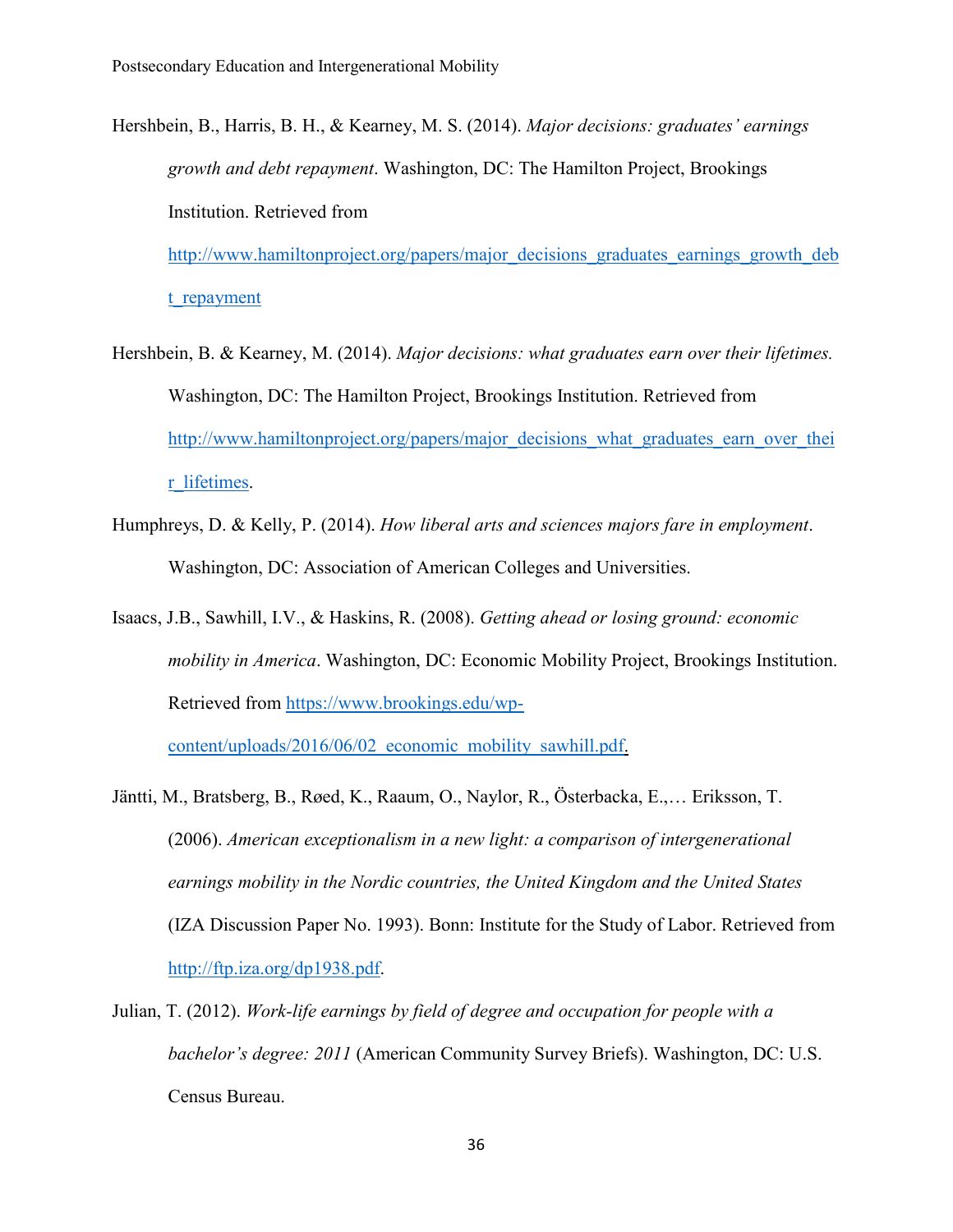- Lee, C., & Solon, G. (2009). Trends in intergenerational income mobility. *The Review of Economics and Statistics, 91*(4), 766-772.
- Ma, J., Pender, M., & Welch, M. (2016). *Education pays 2016: the benefits of higher education for individuals and society.* New York, NY: The College Board. Retrieved from [https://trends.collegeboard.org/sites/default/files/education-pays-2016-full-report.pdf.](https://trends.collegeboard.org/sites/default/files/education-pays-2016-full-report.pdf)
- Mazumder, B. (2014). *Black–white differences in intergenerational economic mobility in the United States*. Chicago, IL: Federal Reserve Bank of Chicago. Retrieved from [https://www.chicagofed.org/publications/economic-perspectives/2014/1q-mazumder.](https://www.chicagofed.org/publications/economic-perspectives/2014/1q-mazumder)
- Mazumder, B. (2015). *Estimating the intergenerational elasticity and rank association in the U.S.: overcoming the current limitations of tax data.* Chicago, IL: Federal Reserve Bank of Chicago. Retrieved from [https://www.chicagofed.org/publications/working](https://www.chicagofed.org/publications/working-papers/2015/wp2015-04)[papers/2015/wp2015-04.](https://www.chicagofed.org/publications/working-papers/2015/wp2015-04)
- Mitnik, P. A., Bryant, V., Weber, M., & Grusky, D. (2015). *New estimates of intergenerational mobility using administrative data.* Washington, DC: Statistics of Income, Internal Revenue Service. Retrieved from [https://www.irs.gov/pub/irs-](https://www.irs.gov/pub/irs-soi/15rpintergenmobility.pdf)

[soi/15rpintergenmobility.pdf.](https://www.irs.gov/pub/irs-soi/15rpintergenmobility.pdf)

Moonen, L. & van den Brakel, M. (2011). *Measuring intergenerational income mobility*. The Hague: Statistics Netherlands. Retrieved from [https://www.cbs.nl/-](https://www.cbs.nl/-/media/imported/documents/2011/25/2011-measuring-intergenerational-income-mobility-art.pdf) [/media/imported/documents/2011/25/2011-measuring-intergenerational-income-mobility](https://www.cbs.nl/-/media/imported/documents/2011/25/2011-measuring-intergenerational-income-mobility-art.pdf)[art.pdf](https://www.cbs.nl/-/media/imported/documents/2011/25/2011-measuring-intergenerational-income-mobility-art.pdf)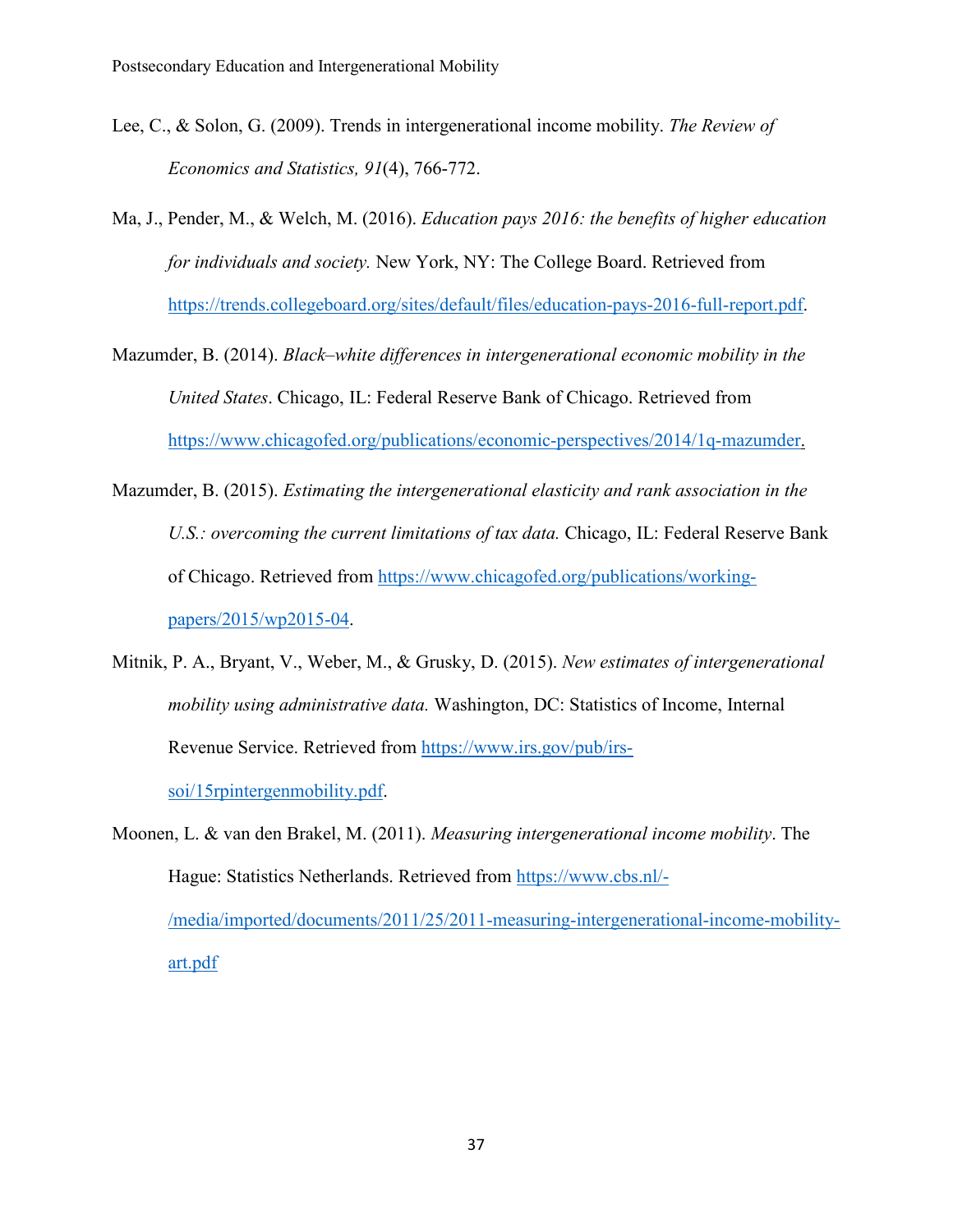Morgan, S. L., & Young-Mi, K. (2006). Inequality of conditions and intergenerational mobility: changing patterns of educational attainment in the United States. In D. B. Grusky, G. S. Fields, & S. L. Morgan (Authors), *Mobility and inequality: Frontiers of research from sociology and economics* (pp. 166-194). Stanford, CA: Stanford University Press. Retrieved from

[https://pdfs.semanticscholar.org/7482/003be8e2bd4ceba88f1992666124d0fefba9.pdf.](https://pdfs.semanticscholar.org/7482/003be8e2bd4ceba88f1992666124d0fefba9.pdf)

Office of the State Demographer (2014). *XXXX Population Projections, 2010 to 2050.*

- Organization for Economic Co-operation and Development (2011). *Education at a glance 2011: OECD indicators.* Paris, France: OECD Publishing. Retrieved from [https://www.oecd.org/education/skills-beyond-school/48631582.pdf.](https://www.oecd.org/education/skills-beyond-school/48631582.pdf)
- Organization for Economic Co-operation and Development (2014). *United States: tackling high inequalities, creating opportunities for all.* Paris, France: OECD Publishing. Retrieved from [https://www.oecd.org/unitedstates/Tackling-high-inequalities.pdf.](https://www.oecd.org/unitedstates/Tackling-high-inequalities.pdf)
- Organization for Economic Co-operation and Development (2017a). *The only way is up?: social mobility and equal opportunities*. Paris, France: OECD Publishing. Retrieved from https://www.oecd.org/inclusive-growth/inequality-and-opportunity/The-Issues-Note-Social-Mobility-and-Equal-Opportunities-May-4-2017.pdf.
- Organization for Economic Co-operation and Development (2017b). *Education at a glance 2017: OECD indicators*. Paris, France: OECD Publishing. Retrieved from [http://www.oecd.org/education/education-at-a-glance-19991487.htm.](http://www.oecd.org/education/education-at-a-glance-19991487.htm)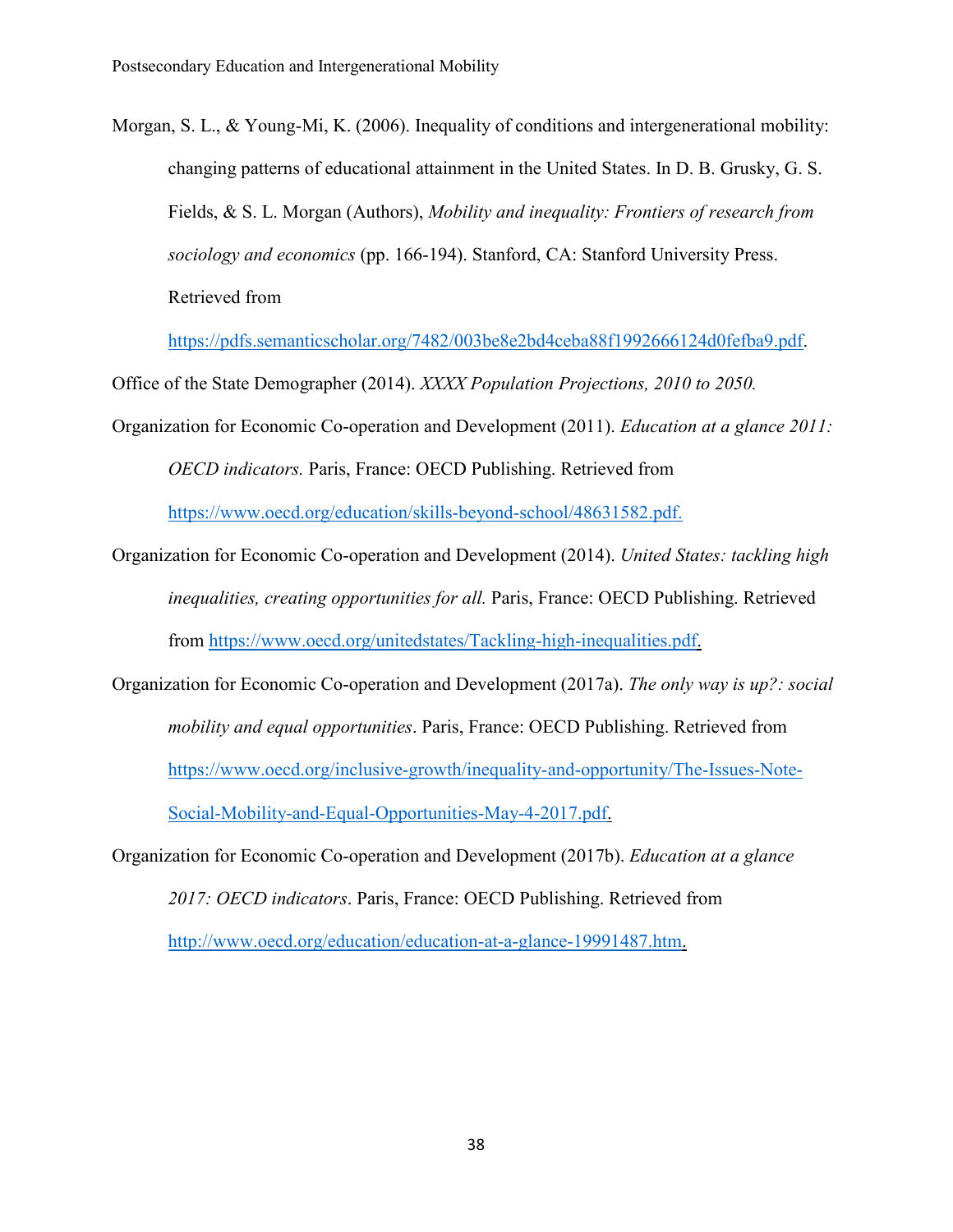- Organization for Economic Co-operation and Development (2018). *A broken social elevator?: How to promote social mobility*. Paris, France: OECD Publishing. Retrieved from http://www.oecd.org/social/broken-elevator-how-to-promote-social-mobility-9789264301085-en.htm.
- Palomino, J. C., Marrero, G. A., & Rodríguez, J. G. (2017). One size doesn't fit all: A quantile analysis of intergenerational income mobility in the U.S. (1980–2010). *The Journal of Economic Inequality, 16*(3), 347-367. doi:10.1007/s10888-017-9372-8
- Perez-Arce, F., Amaral, E.F.L., Huang, H., & Price, C.C. (2016). *The relationship between income inequality and intergenerational transmission of income*. Santa Monica, CA: Rand Corporation.
- The Pew Charitable Trusts (2012). *Pursuing the American dream: economic mobility across generations.* Washington, DC: The Economic Mobility Project, The Pew Charitable Trusts. Retrieved from

[http://www.pewtrusts.org/~/media/legacy/uploadedfiles/pcs\\_assets/2012/pursuingamerica](http://www.pewtrusts.org/%7E/media/legacy/uploadedfiles/pcs_assets/2012/pursuingamericandreampdf.pdf) [ndreampdf.pdf.](http://www.pewtrusts.org/%7E/media/legacy/uploadedfiles/pcs_assets/2012/pursuingamericandreampdf.pdf)

- The Pew Charitable Trusts (2015). *Economic mobility in the United States.* Washington, DC: The Economic Mobility Project, The Pew Charitable Trusts. Retrieved from [http://www.pewtrusts.org/~/media/assets/2015/07/fsm-irs-report\\_artfinal.pdf.](http://www.pewtrusts.org/%7E/media/assets/2015/07/fsm-irs-report_artfinal.pdf)
- The Russell Sage Foundation (2016). *What we know about economic inequality and social mobility in the United States.* New York, NY: The Russell Sage Foundation. Retrieved from [https://www.russellsage.org/sites/default/files/RSFissuebriefs\\_0.pdf.](https://www.russellsage.org/sites/default/files/RSFissuebriefs_0.pdf)